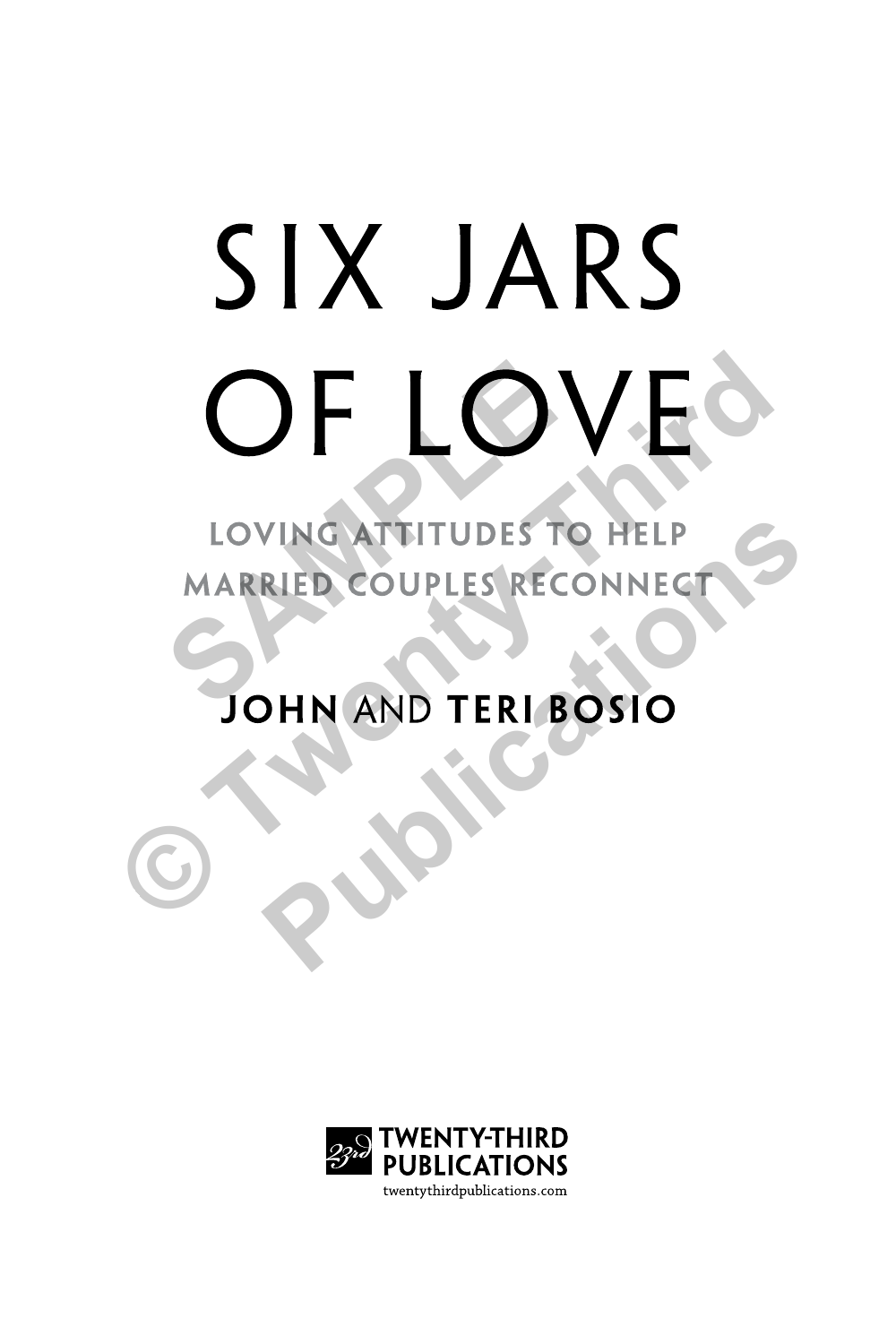## IMPRIMATUR +Most Rev. J. Mark Spalding, DD, JCL Bishop of Nashville Diocese of Nashville 23 January 2019 PRIMATUR<br>
lost Rev. J. Mark Spalding, DD, JCL<br>
hop of Nashville<br>
January 2019<br>
HIL OBSTAT<br>
v. Andrew J. Bulso, STL<br>
nsor Librorum **EXPREMATURE<br>
HORSE Rev. J. Mark Spalding, DD. JCL<br>
Bishop of Nashville<br>
Diocese of Nashville<br>
23 January 2019<br>
NIHIL OBSTAT<br>
Rev. Andrew J. Bulso, STL<br>
Censor Librorum<br>
Constructions<br>
One Montauk Avenue, Suite 200<br>
New Lo**

NIHIL OBSTAT Rev. Andrew J. Bulso, STL Censor Librorum

#### **Twenty-Third Publications**

One Montauk Avenue, Suite 200 New London, CT 06320 (860) 437-3012 or (800) 321-0411 www.twentythirdpublications.com

Copyright © 2019 John and Teri Bosio. All rights reserved. No part of this publication may be reproduced in any manner without prior written permission of the publisher. Write to the Permissions Editor. Fuelle<br>
Wille<br>
Publications STL<br>
Publications of March 200<br>
The Castle 200<br>
The Castle 200<br>
The Castle 200<br>
The Castle 200<br>
The Castle 200<br>
The Castle 200<br>
The Castle 200<br>
The Castle 200<br>
The Castle 200<br>
The Castle 200<br>
Th

Cover photo: iStockphoto.com / SimonSkafar

ISBN: 978-1-62785-463-4 Library of Congress Control Number: 2019940114 Printed in the U.S.A.

bayard

A division of Bayard, Inc.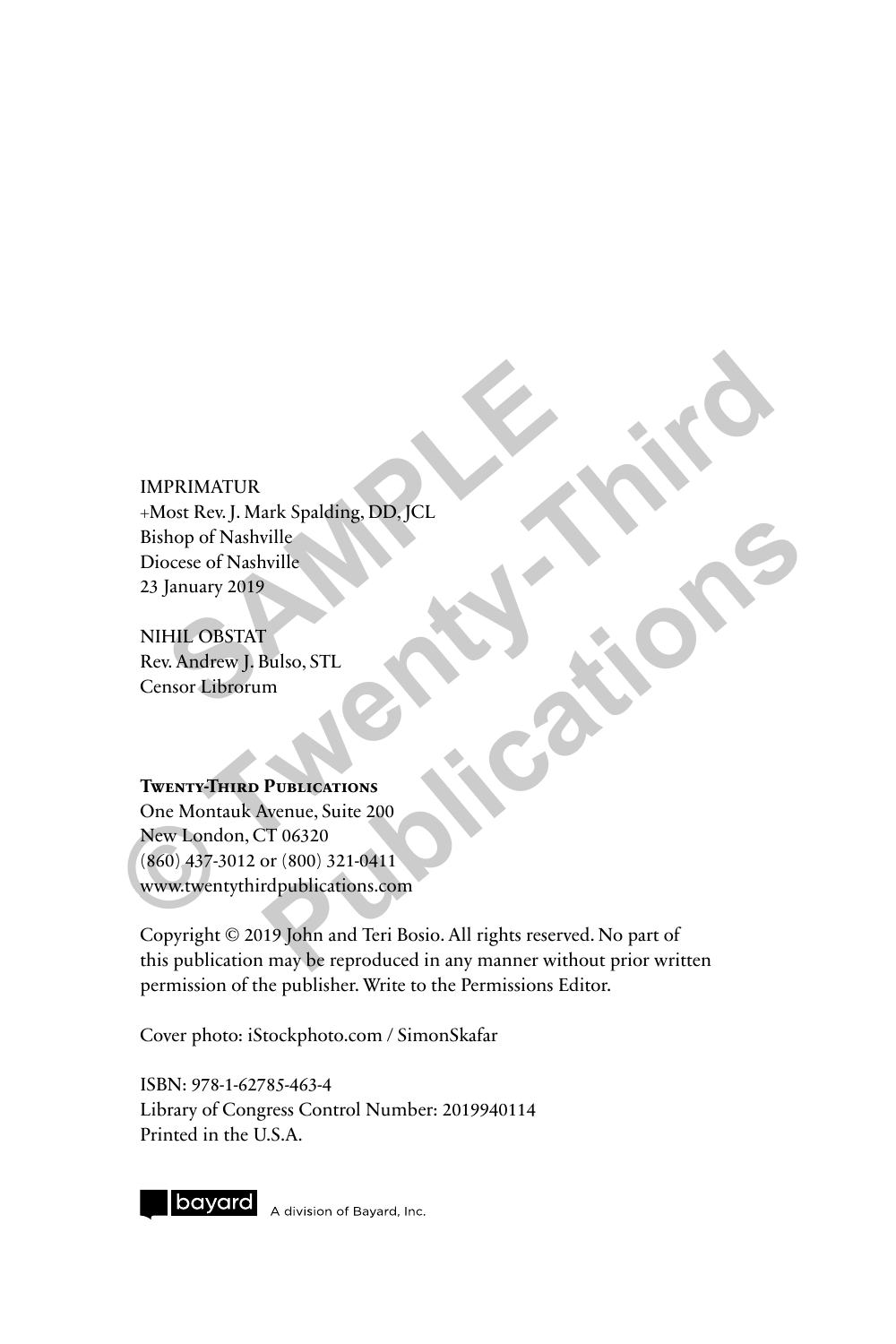Contents

|                  | Introduction                                   | 1   |
|------------------|------------------------------------------------|-----|
| <b>CHAPTER 1</b> | The Wedding at Cana                            | 13  |
| <b>CHAPTER 2</b> | <b>Celebrate Your Love Story</b>               | 25  |
| <b>CHAPTER 3</b> | The First Jar of Love<br>Love Welcomes         | 39  |
| <b>CHAPTER 4</b> | The Second Jar of Love<br>Love Is Faithful     | 53  |
| <b>CHAPTER 5</b> | The Third Jar of Love<br>Love Is Generous      | 69  |
| <b>CHAPTER 6</b> | The Fourth Jar of Love<br><b>Love Forgives</b> | 84  |
| <b>CHAPTER 7</b> | The Fifth Jar of Love<br>Love Is Compassionate | 100 |
| <b>CHAPTER 8</b> | The Sixth Jar of Love<br><b>Love Serves</b>    | 115 |
|                  | <b>CONCLUSION</b> The Journey Continues        | 129 |
|                  | Endnotes                                       | 132 |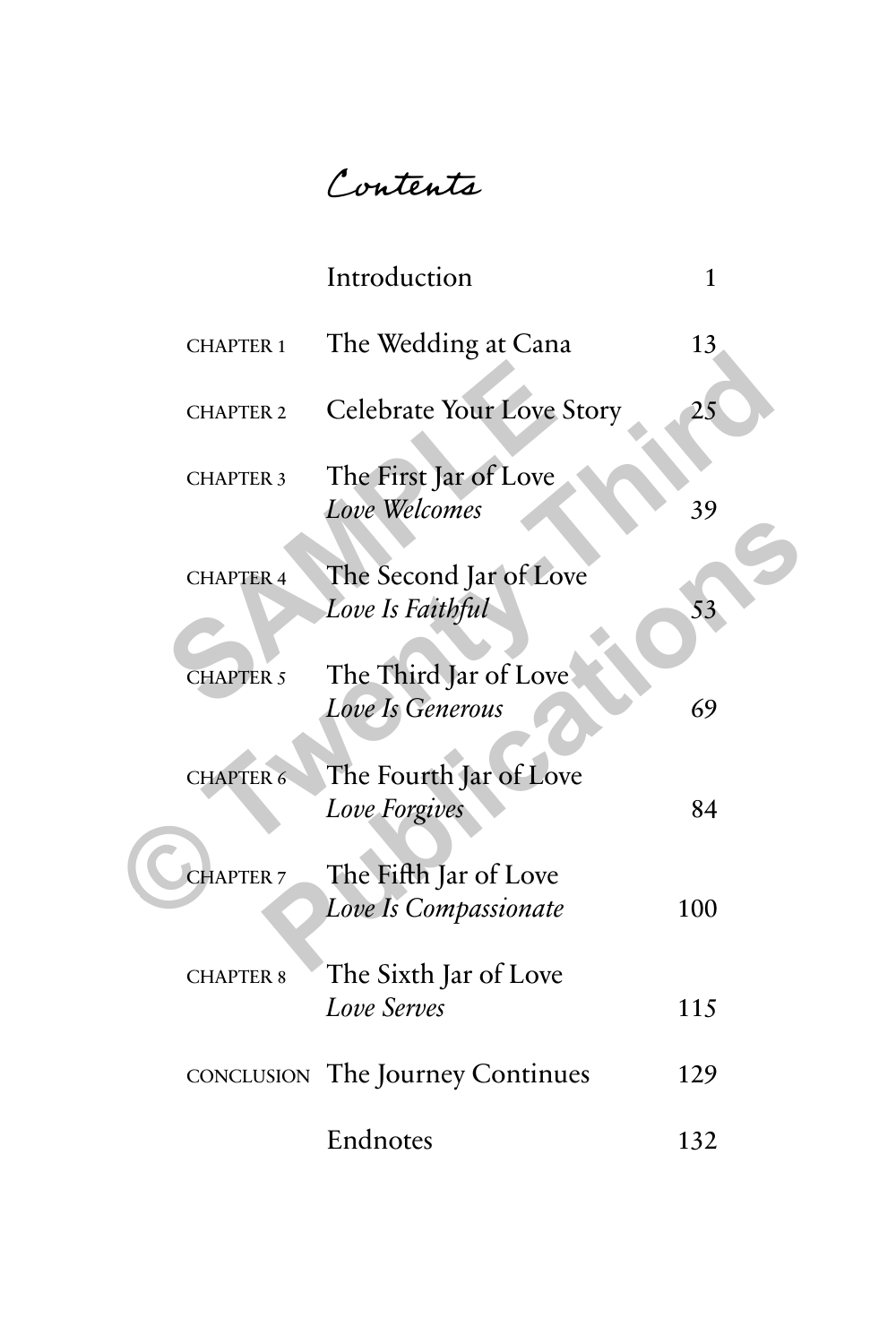## Introduction

During the years of my practice as a marriage and family therapist, I (John) met many couples who came to me complaining that they were growing distant—drifting apart. One couple in particular stands out as a typical example. Jim and Mary had been married seven years and were parents of two very active toddlers. They were also both working full time. **SAMPLE SEARS OF MY PRACTICE AS A MARIST SEARS OF MY PRACTICE AS A MARISHERAPIST, I (JOHN) MET MANY COUPLES WHO<br>
LAINING THAT THEY WERE GROWING DISTANT-<br>
De couple in particular stands out as a typical<br>
Mary had been marri CONSIDERED CONTROVER CONTROVER CONTROVER CONTRAINS THERAPIST, I (JOHN) MET MANY COUPLES WHO CAME TO ME COMPLAINING THAT THEY WERE GROWING DISTANT—DRIFTING APART.**<br>One couple in particular stands out as a typical example, **PERITS OF WET MANY COUPLES WHO CAME TO ME COM-**<br>**PUBLICATE:** THEY WERE GROWING DISTANT—DRIFTING APART.<br>
in particular stands out as a typical example. Jim and<br>
een married seven years and were parents of two very<br>
ers. T

As they sat in my office I could tell that they were tired, stressed, and angry at each other. Mary felt overwhelmed, and Jim was bitter because he felt ignored by his wife and did not want to be in my office.

Mary complained: "Many evenings, after spending eight hours at work, I find myself coming home to cook dinner, fold the laundry, and play with our sons, Jack and Mike, or give them a bath and put them to bed. Meanwhile, Jim is either in the garage working on his favorite hobby, his car, or playing video games."

Turning toward Jim, she said: "What about me? When do I get a break? I'm exhausted!"

Mary paused for a few seconds to compose herself and then continued: "I often wonder what's happened to us. We still have the wedding pictures on our coffee table, yet we feel miles apart. How did we end up feeling so distant?"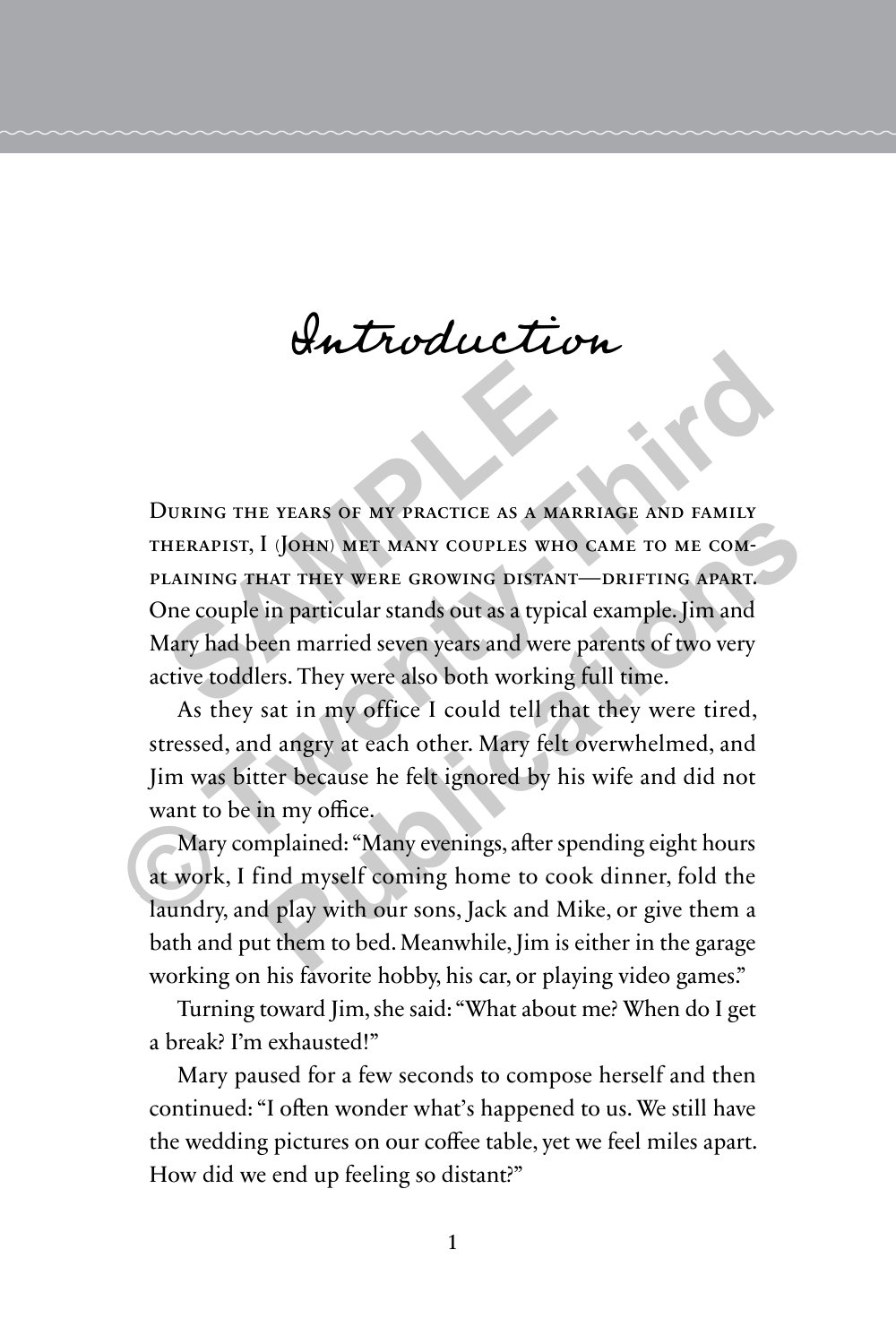Mary and Jim were suffering because they were mourning the intimate connection they once had with each other. They could still remember their wedding day very vividly, but the warmth of their relationship was slowly fading. They seldom saw smiles on each other's faces. All they felt was pain, frustration, and anger, and they could not give each other comfort. They felt lonely, and they were thinking: Is this all there is?

Jim and Mary are a normal couple. What they were facing was a crisis in their relationship—a crisis that is common to most spouses. Dr. William Doherty, a sociologist at the University of Minnesota and a marriage therapist, compares what happens to couples after they marry to what happens to someone who sets out on a voyage on the Mississippi River with a canoe. No matter how much love the spouses feel for each other, writes Dr. Doherty, if they do not intentionally paddle together to stay on course, they tend to drift apart emotionally. Life's river currents take them to places that they did not plan to visit, far away from their intended destination. d they could not give each other comfort. The<br>ey were thinking: Is this all there is?<br>Jim and Mary are a normal couple. What the<br>crisis in their relationship—a crisis that is c<br>ouses. Dr. William Doherty, a sociologist at<br> and they could not give each other comfort. They felt lonely, and<br>they were thinking: Is this all there is?<br>Jim and Mary are a normal couple. What they were facing was<br>a crisis in their relationship—a crisis that is common winant Dotcity, a sociologist at the Oniversity of<br>
Ind a marriage therapist, compares what happens<br>
fler they marry to what happens to someone who<br>
voyage on the Mississippi River with a canoe. No<br>
much love the spouses f

In *Take Back Your Marriage*,<sup>1</sup> Dr. Doherty explains that this drifting is something that all couples experience throughout their lives. We are all prone to becoming complacent in our relationship, and we tend to take each other for granted. We let our relationship go on autopilot and don't realize that we are slowly growing distant.

We asked couples we know in our community: How do you know when you are drifting? These are couples in stable marriages who were willing to share their journey with us. Here is what they said: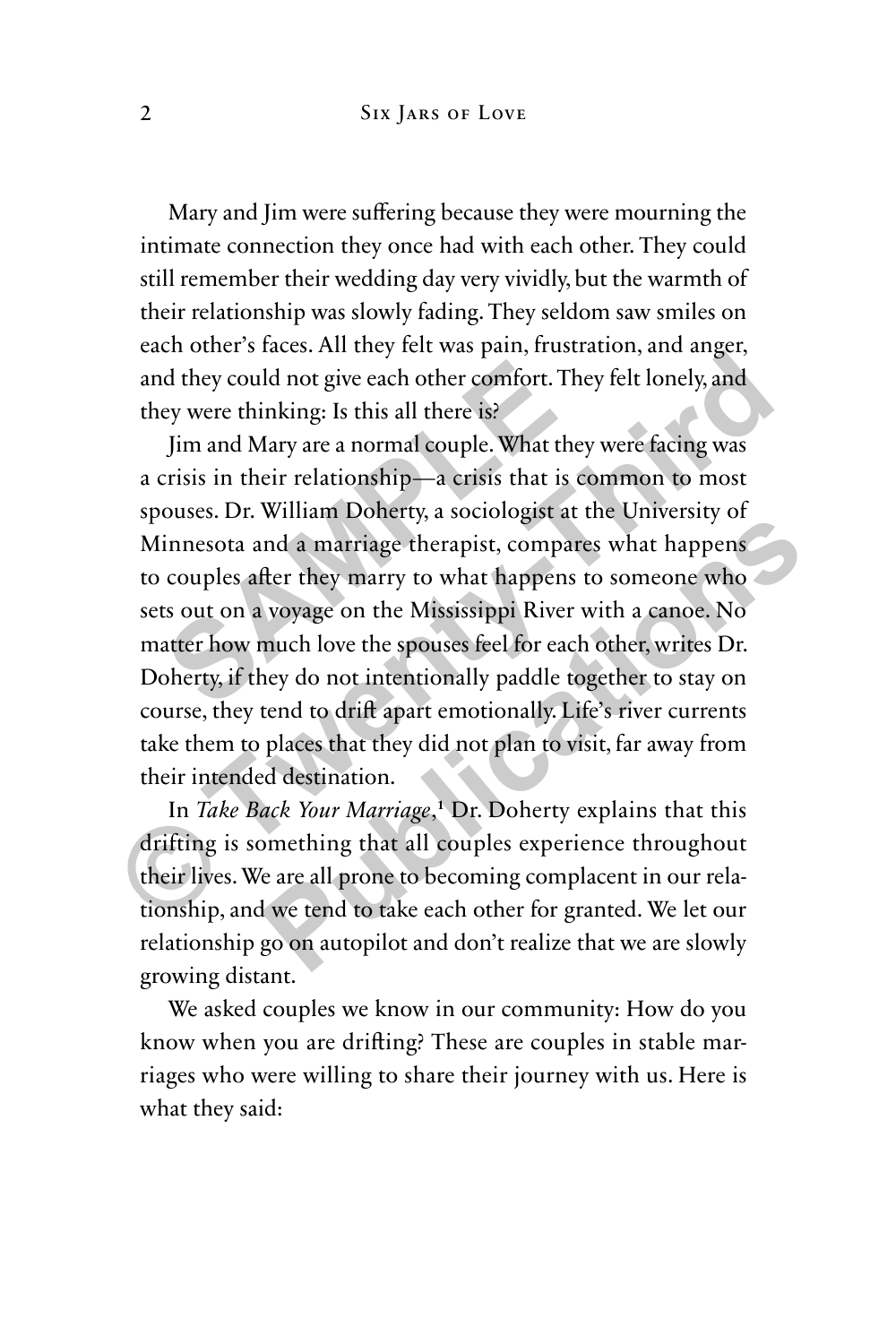- *Bill* I know we are drifting when I feel something is missing—like I'm missing my best friend.
- *Beth* We have many little squabbles—nothing serious. We are short with each other for no special reason.
- *Mark* When we find that we don't have anything to talk about, it tells me we are drifting.
- *Barb* I think we're drifting when I catch myself thinking: It doesn't matter what he wants to do; I'm doing what I want. Mark When we find that we don't have any<br>about, it tells me we are drifting.<br>Barb I think we're drifting when I catch m<br>It doesn't matter what he wants to do<br>I want.<br>Gina When Bob went back to school, it wa<br>That commitment
- *Gina* When Bob went back to school, it was a difficult time. That commitment took over a large part of our free time to be together. Mark When we find that we don't have anything to talk<br>about, it tells me we are drifting.<br>Barb I think we're drifting when I catch myself thinking:<br>It doesn't matter what he wants to do; I'm doing what<br>I want.<br>Gina When Bo
	- *Bob* (agrees) Yes, I was very busy, and I felt isolated, and we disconnected.

The problem for most couples is that growing distant is so gradual that, unless we are aware of the possibility and are watchful, it is difficult to know that we are drifting apart. We may feel some discomfort, but we ignore it. We blame our busy schedules or our spouse. We feel the pain, and we carry on. We dive deeper into our work, or we turn our attention to the needs of our children, or distract ourselves with sports, hobbies, or friends on social media, or we busy ourselves with volunteer work, even church work. It is only after months or years that we realize that we are not where we want to be. We are becoming emotionally Final were dinting when I cacal historians in the distributions.<br>
Hoesn't matter what he wants to do; I'm doing what<br>
rant.<br>
hen Bob went back to school, it was a difficult time.<br>
at commitment took over a large part of ou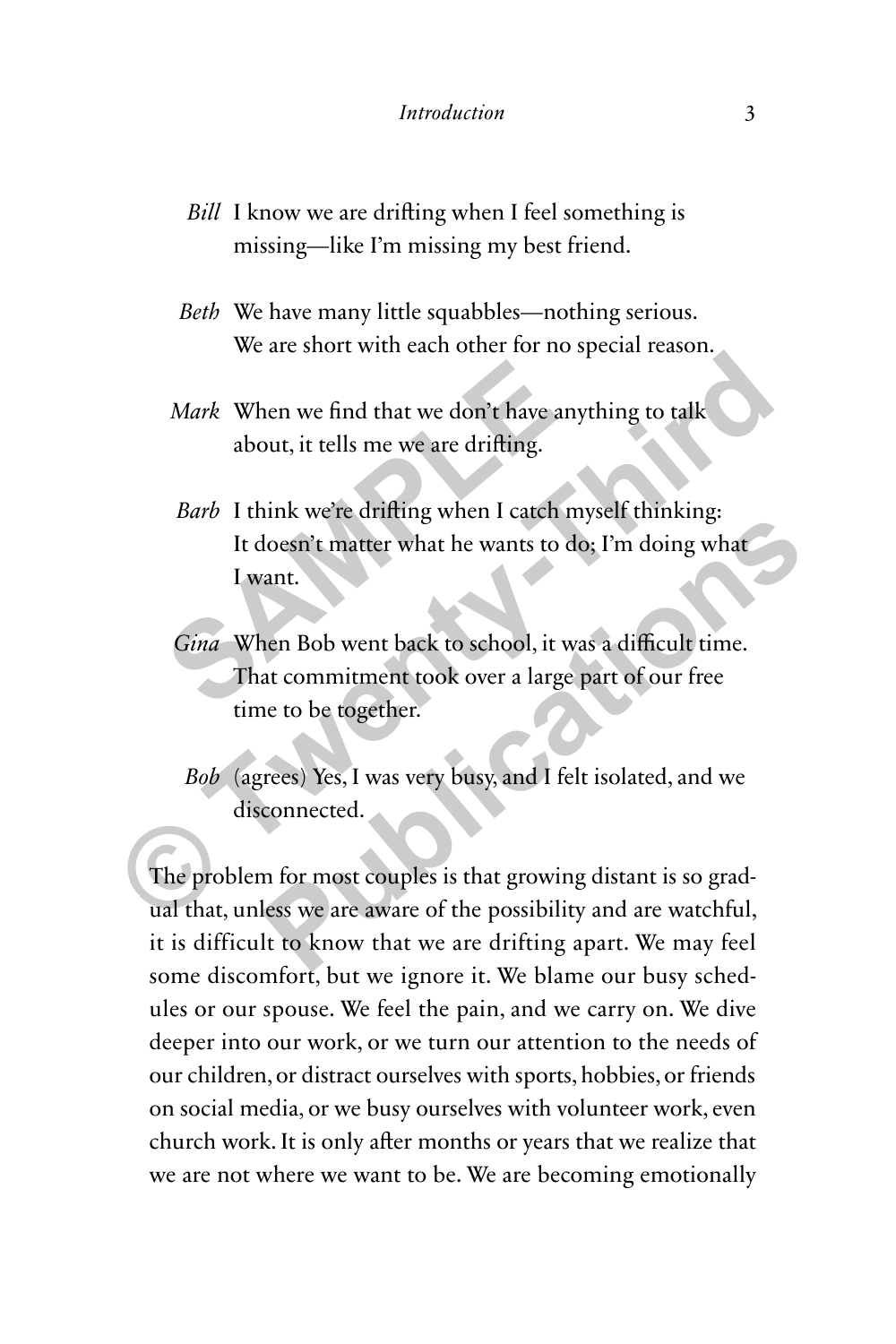disconnected. We do not know each other anymore. Our lives are moving on different tracks, in different directions.

Have you ever felt that you were drifting? How would you recognize that you are drifting? How do you reconnect?

Unfortunately there are some couples whose canoe is so far off course that they cannot find their way back. They do not think they have the energy to rebuild their relationship. Too much damage has been done. Some jump ship; others settle in an uncomfortable marriage, not knowing what to do. However, it does not have to be this way. Fortunately there are many more couples that, inspired by their faith and by what they believe about marriage, seek the help and guidance of a good book, or a couples' retreat, or the advice of a priest or a professional marriage therapist. Be one of these! In they cannot find their way basink they have the energy to rebuild their r uch damage has been done. Some jump ship uncomfortable marriage, not knowing what does not have to be this way. Fortunately ther uples that, insp off course that they cannot find their way back. They do not<br>think they have the energy to rebuild their relationship. Too<br>much damage has been done. Some jump ship; others settle in<br>an uncomfortable marriage, not knowing are to be this way. Fortunately inter are many more<br>
inspired by their faith and by what they believe<br>
gge, seek the help and guidance of a good book, or<br>
reat, or the advice of a priest or a professional mar-<br>
st. Be one

#### **Pope Francis' Advice to Jim and Mary and to Us**

In his apostolic exhortation *The Joy of Love* (*Amoris Laetitia*) Pope Francis, as a caring pastor, gives couples like Jim and Mary, whom we met at the beginning of this book, and to all of us some helpful marriage advice. Here are some of his thoughts.

- Married life is a long journey and with the help of God's grace, you make progress by working on it one day at a time (n. 218).
- Remember that neither one of you is perfect, and each must set aside all illusions and accept the other as he or she actually is: a work in progress (n. 218).
- Married life is a process of growth, and each of you is an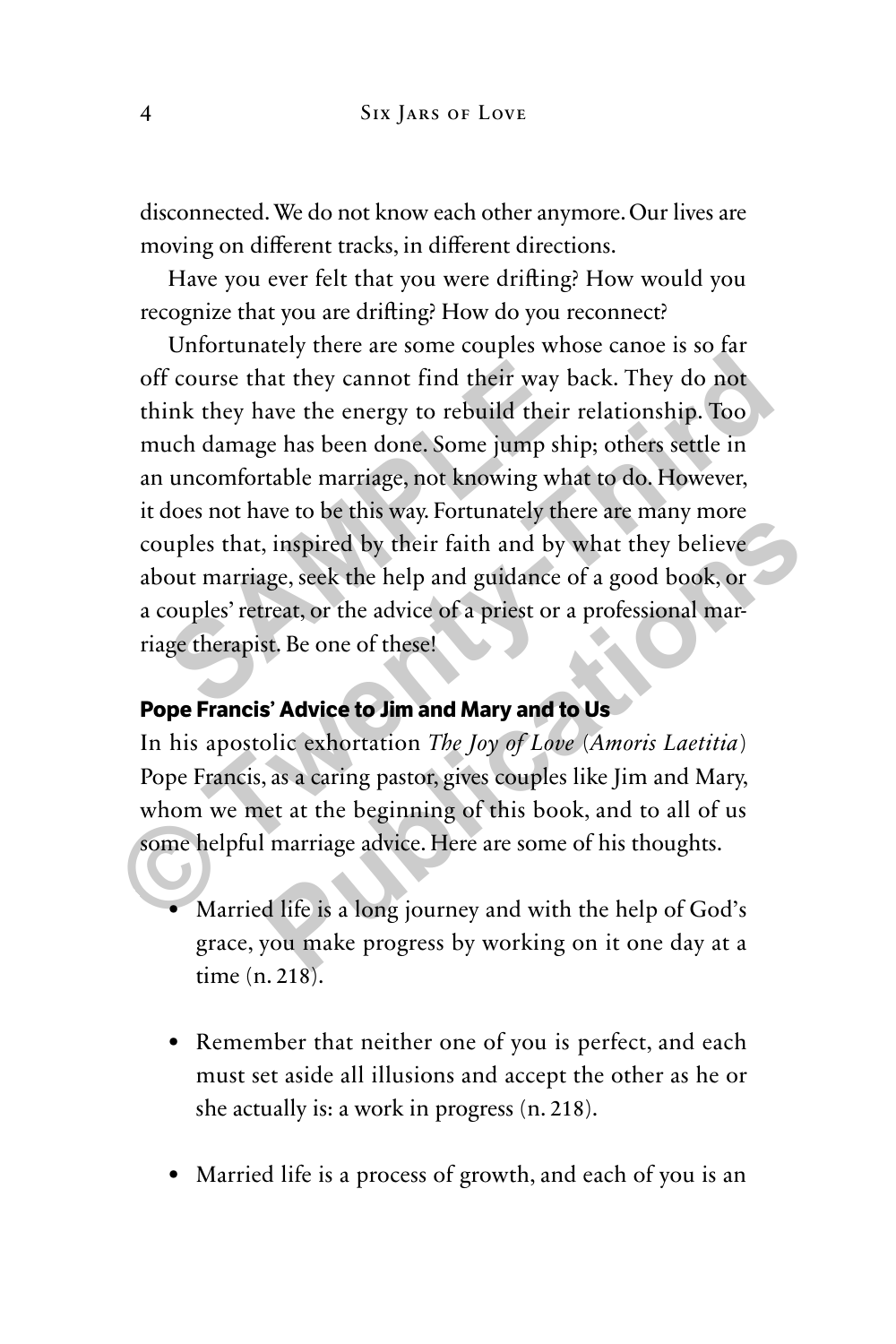instrument through which God helps the other mature. "The greatest mission of two people in love is to help one another become, respectively, more a man and more a woman" (n. 221).

- Hope is what helps you make progress on your journey together. Hope is the leaven that makes it possible for you to look beyond the present conflicts and arguments and see your current situation in a broader perspective (n. 219).
- Generosity and sacrifice are required throughout your marriage. At each stage of your life you need to sit down and renegotiate your agreements so that there are no winners and losers (n. 220). • Hope is what helps you make progress<br>together. Hope is the leaven that makes<br>to look beyond the present conflicts an<br>see your current situation in a broader pe<br>**•** Generosity and sacrifice are required thro<br>riage. At eac
- Learn to be present to each other. Make time for each other. Develop daily rituals, such as a morning kiss, an evening blessing, waiting at the door to welcome each other home, taking trips together, and sharing household chores; and it helps to break the routine with an occasional party (n. 225). ■ Hope is what helps you make progress on your journey together. Hope is the leaven that makes it possible for you to look beyond the present conflicts and arguments and see your current situation in a broader perspective rosity and sacrifice are required throughout your mar-<br>At each stage of your life you need to sit down and<br>otiate your agreements so that there are no winners<br>ssers (n. 220).<br>It is been provided and the same of the process
	- Remember that "none of this is possible without praying to the Holy Spirit for an outpouring of his grace" (n. 164).
	- "Love is always a gift from God" (n. 228).

These are great words of advice! Pope Francis writes that our hopes for the future give us a special motivation. Hope gives us a vision of what can be. It compels us to take control of our canoe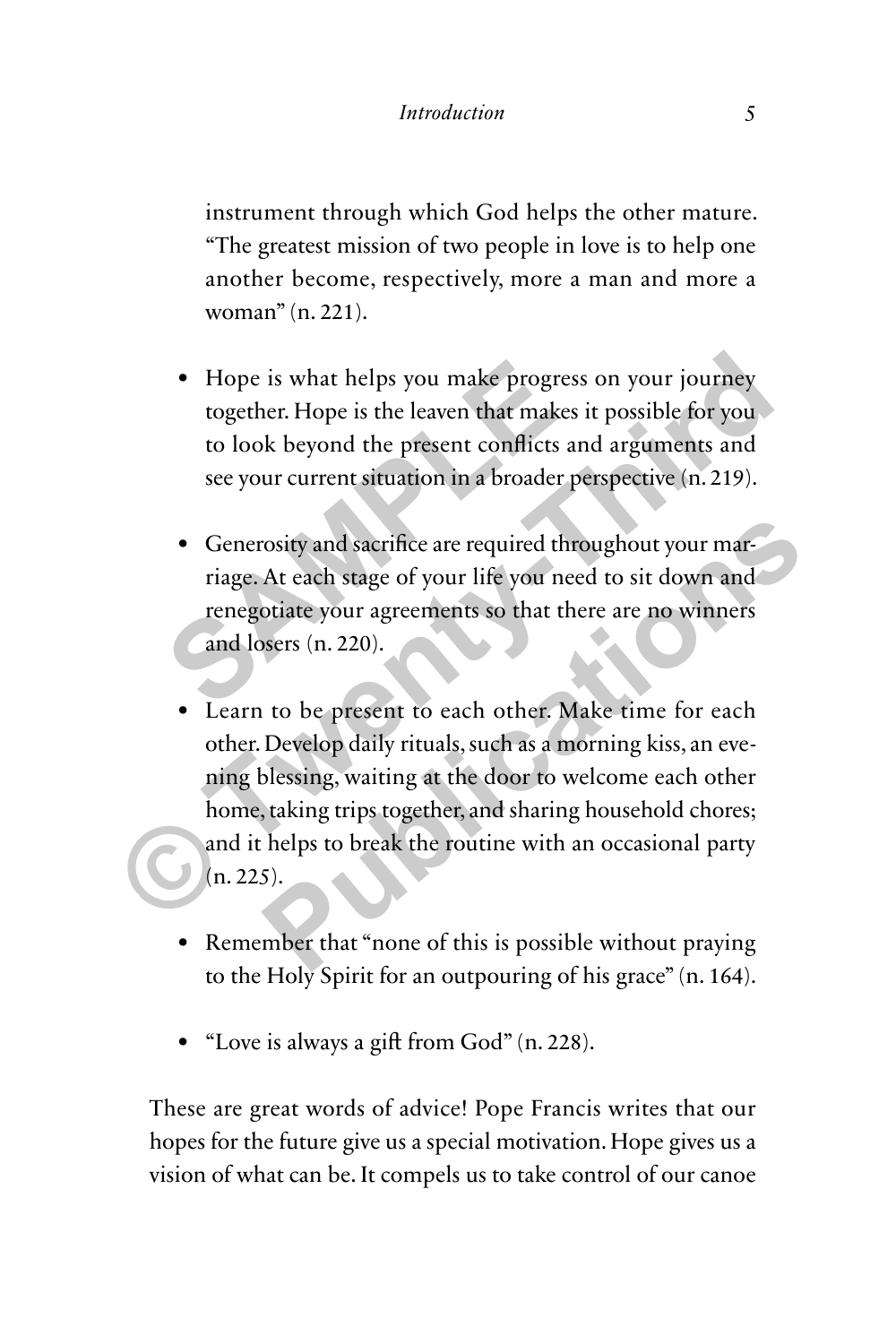and reset the direction of our journey. We believe that this hope and motivation come from something deep in our heart; they come from the meaning we give to our voyage—the reason we got into the canoe.

*"In the strongest marriages, husband and wife share a deep sense of meaning." e* **DR. JOHN GOTTMAN, PHD2**

#### **The Importance of Meaning**

In order for couples to find the interior strength and energy to stay on course and to build their marriage, they need to be convinced that what they are doing is worthwhile and has a purpose—a meaning that is compelling. This is what gives them the hope and the courage to persist and to make the necessary adjustments and even sacrifices. The strongest marriages, busband and wife<br>
are a deep sense of meaning." DR. JOHN GOTTMAN<br> **SAMPLE PROPERTIES:** DR. JOHN GOTTMAN<br> **SAMPLE PROPERTIES:** ONE SAMPLE PROPERTIES<br>
SAMPLE THE SAMPLE PROPERTIES.<br>
The dominant even

That day in my office, I asked Jim and Mary many questions: "Why did you get married? What were your dreams for your life? Are they still the same today? What do you want for your future?" I was trying to help them find in their heart the reason—the meaning—for being together that would give them the hope and the strength to make the changes they needed to reconnect. The the strongest marriages, busband and wife<br>
share a deep sense of meaning." **DR. JOHN GOTTMAN, PHD<sup>3</sup>**<br> **The Importance of Meaning**<br>
In order for couples to find the interior strength and energy to<br>
stay on course and t **Publication Publication Publication Publication Publication Publication Publication Publication Publication Publication Publication Publication Publication Publication Publication Publication** 

Viktor Frankl, an Austrian psychiatrist and a Holocaust survivor, wrote in *Man's Search for Meaning* about the importance of finding a purpose, a meaning. He writes that the meaning of life can be found in every moment of our life; even in suffering and death. This is what he learned while imprisoned at the Auschwitz concentration camp. He writes that those who found meaning in their life found the strength to endure and, for some, even to survive.

John Gottman, a psychologist who studied married couples extensively, wrote in *The Seven Principles for Making Marriage Work*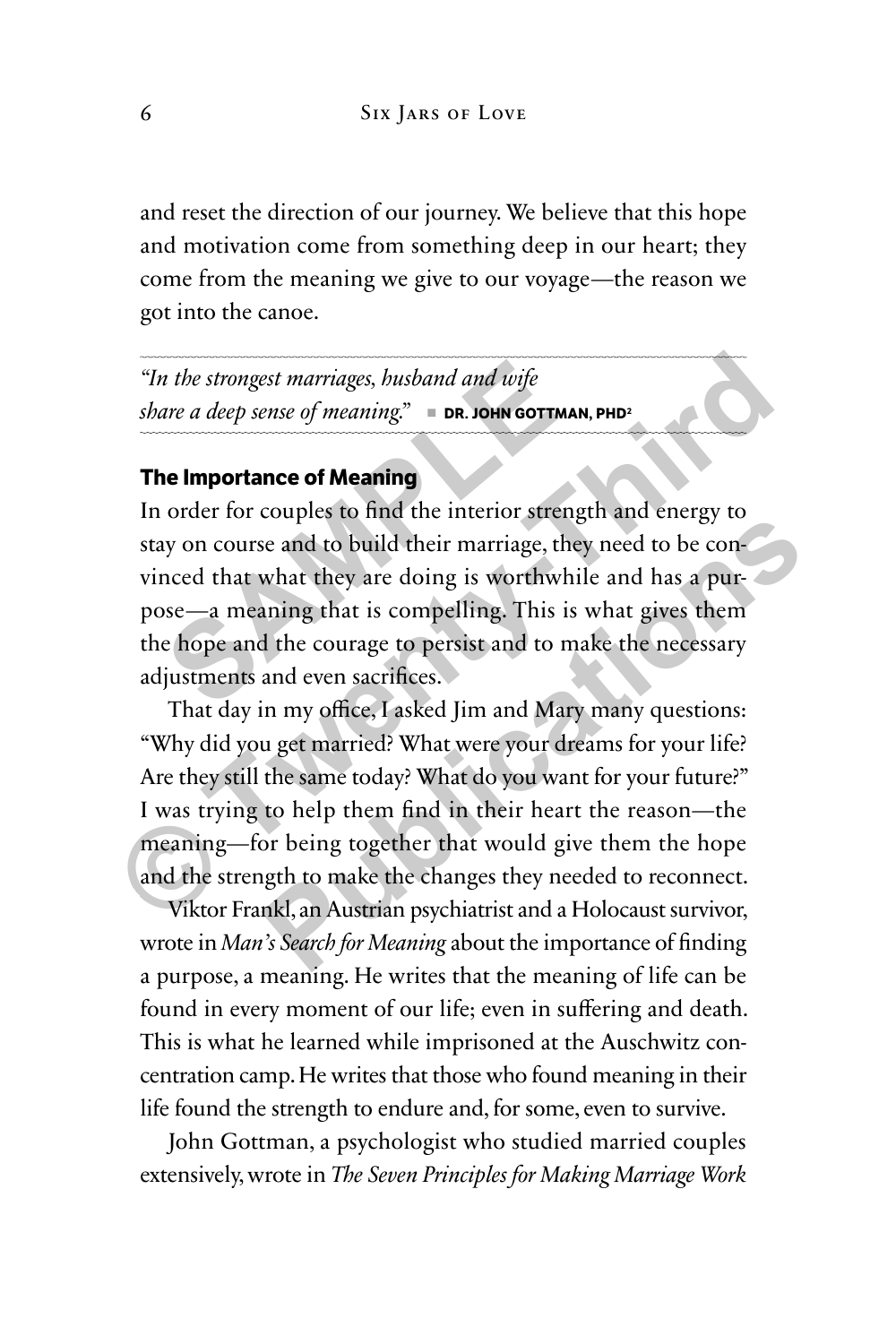that one of these principles is "shared meaning." To be happy, spouses need to find a common reason for their relationship, one that transcends them, something that propels them forward on their voyage together and guides them when they get lost. Marriage is not just about sharing a home and raising kids. It is about something more. It is the pursuit of a vision of life that guides the spouses to build a life together, a life that has a purpose.

For Christian couples the meaning for their life together comes from their faith. In my conversation with Jim and Mary I heard them say: "We got married in the Church because we thought it would mean something to us. Right now, we do not know exactly what that is, except that we know God is with us." about something more. It is the pursuit of a<br>uides the spouses to build a life together, a life<br>For Christian couples the meaning for t<br>omes from their faith. In my conversation w<br>heard them say: "We got married in the Cl<br> **Example 19 Follow The Scheme Scheme Scheme Scheme Scheme Scheme Scheme Scheme Scheme Scheme Scheme Scheme Scheme Scheme Scheme Scheme Scheme Scheme Scheme Scheme Scheme Scheme Scheme Scheme Scheme Scheme Scheme Scheme Sch** 

*The sense that God is present in one's marriage is a particularly powerful predictor of marital success among young married parents*   $in$  *America today.* **• THE STATE OF OUR UNIONS, 2011<sup>3</sup>** 

#### **The Power of Faith**

Couples married in the Church face the same challenging passages and difficulties as all other couples. What is different for them is the presence in their life of a light that shines on their path and shows them the way in the face of obstacles. Pope Francis explains that we can see the beauty and attractiveness of marriage and family life when they are anchored in the love of God.**<sup>4</sup>** Our Catholic faith gives us a very clear map and compass for our canoe voyage and disposes us to receive the graces we need to overcome the obstacles we encounter. Our Christian faith helps us see that our marriage is not about us; it is a calling from God to serve him by being married, raising a family, and contributing to society. This calling gives meaning to our life. **Publication**<br> **Publication**<br> **Publication**<br> **Publication**<br> **Publication**<br> **Publication**<br> **Publication**<br> **Publication**<br> **Publication**<br> **Publication**<br> **Publication**<br> **Publication**<br> **Publication**<br> **Publication**<br> **Publication**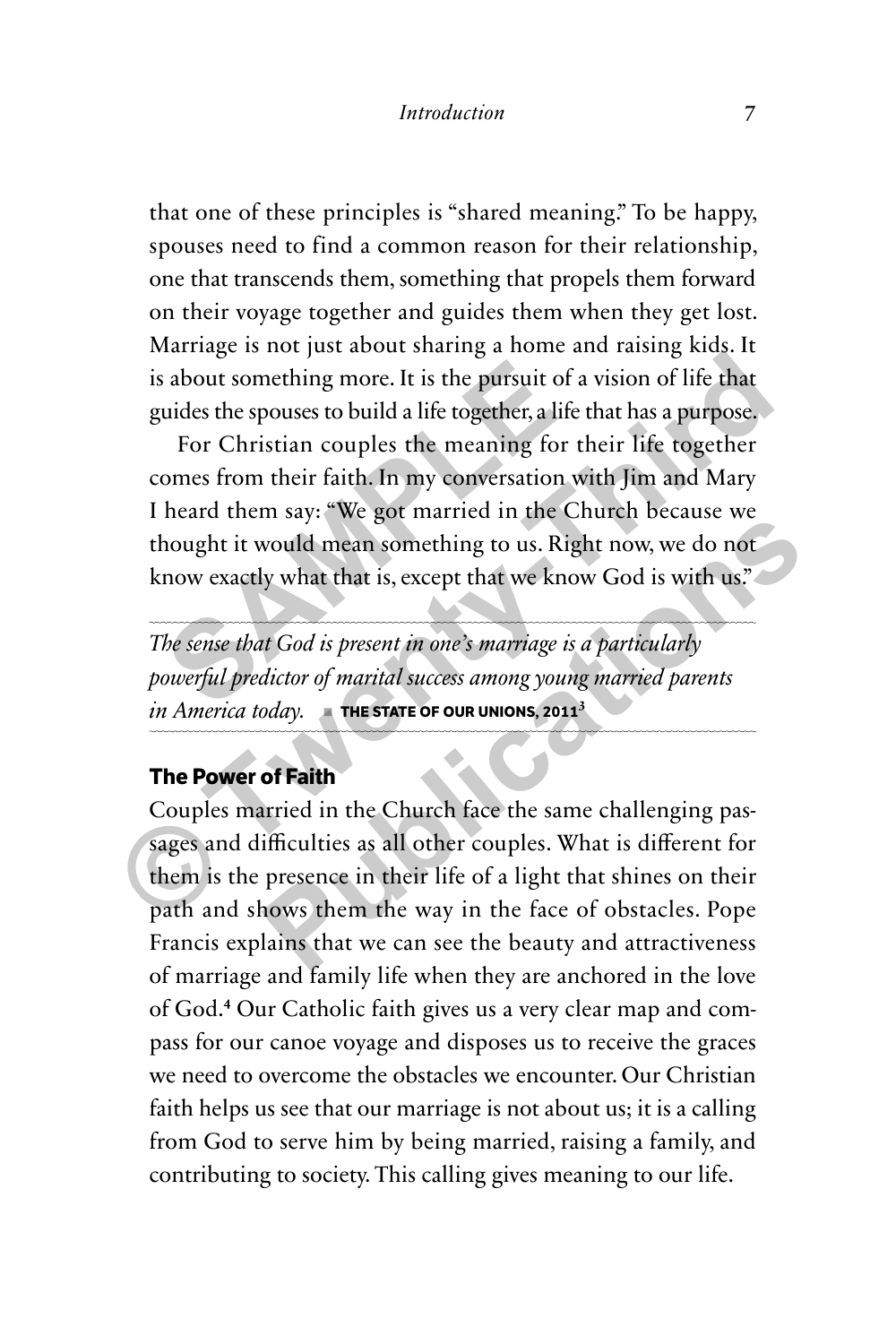On our wedding day, as baptized persons, we accepted a mission from God: to be icons of his love in our communities. We gave ourselves to each other completely and brought Christ with us in our canoe. Today, Christ is in our home; he is paddling our canoe with us and giving us the graces we need to steer our marriage in the right direction. With him as our companion, we let God chart our course and write our story.

*"This is holiness: to let God write our history."*  $\blacksquare$  POPE FRANCIS<sup>5</sup>

#### **This Book: Six Jars of Love**

The goal of this book is to help you be aware of Christ's presence in your canoe and to let him guide you and help you steer your vessel in the right direction. Example in the right direction. With him as our conserved chart our course and write our story.<br>
This is holiness: to let God write our history."<br>
POPE FRANCIS<sup>5</sup><br>
RIS BOOK: Six Jars of Love<br>
is Book: Six Jars of Love<br>
is

*Six Jars of Love* is a book to be savored. Read it at your own pace. The chapters that follow were developed from presentations that we give at couples' retreats for parishes and dioceses. You can read this book with other couples and support each other as you grow in your marriages. Or you can read it together with your spouse as a private spiritual retreat at home. **CONTAINT ACT ACTS AND THE CONTROVER CONTROLLED THE VALUATION CONTROVER THANGED TO THE SOLUTION IN THIS BOOK: SIX JATS OF LOVE The goal of this book is to help you be aware of Christ's presence in your cance and to let him Public Set to the Set of Set of Christ**<br> **Public Set of Love**<br> **Public Set of Christ**<br> **Public Set of Christ**<br> **Public Cove is a book to be savored. Read it at your own<br>
apters that follow were developed from presenta-<br>
P** 

We want to stress that while it is best if you and your spouse read these chapters together, it is not necessary. If you read this book on your own, know that any improvement in attitude that one of you makes is bound to invite the other to respond in kind. Just as a negative interaction elicits a negative response, a positive one invites a positive response.

We suggest that you read a chapter at a time, and then for a few days pray and reflect on what you read, and practice what you learned. Let God's grace prepare your heart while you give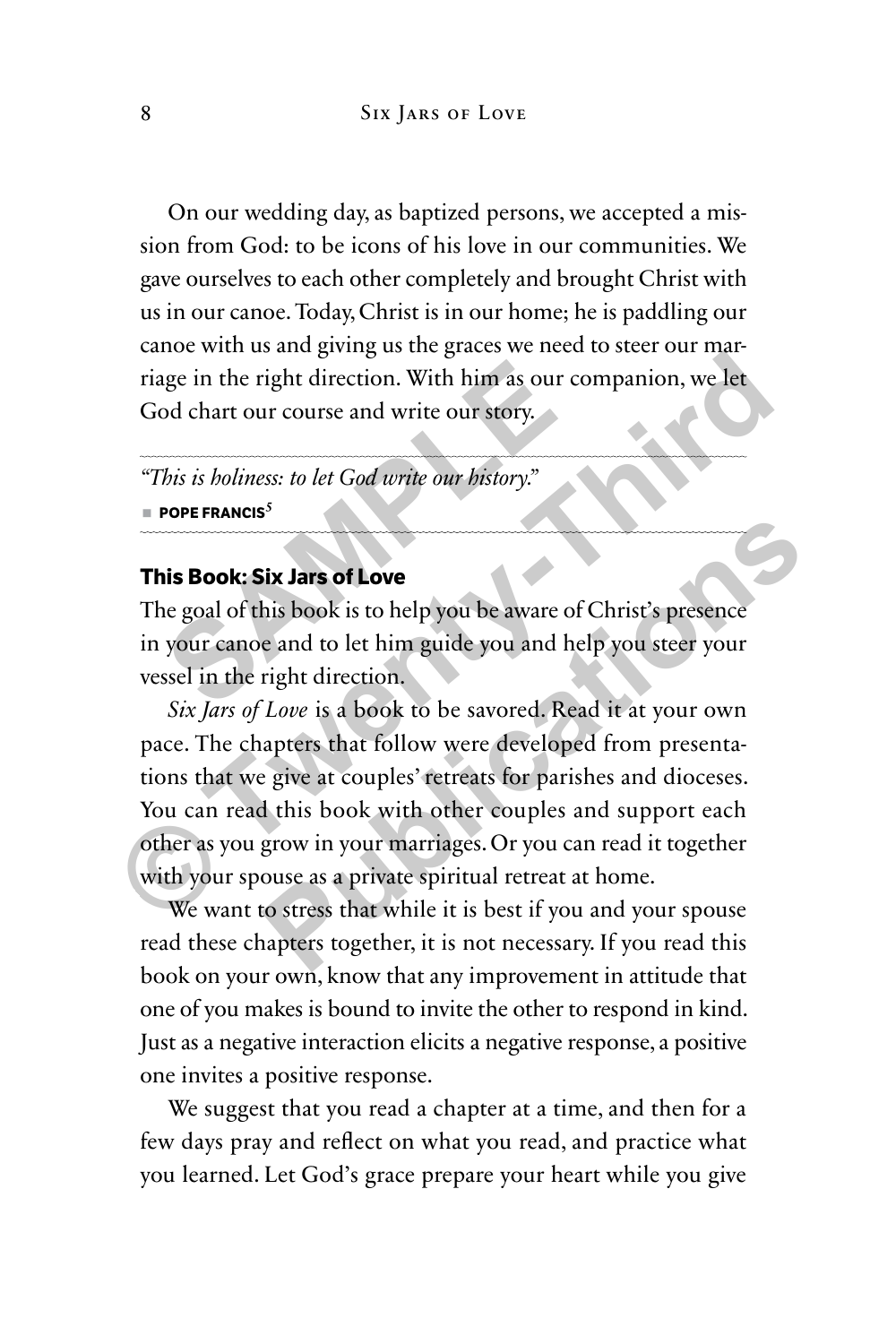#### *Introduction* 9

the message of each chapter time to sink in, ferment, and make a difference in your life. Let it affect the behaviors and rituals through which you interact with your spouse and with your children. Create new habits—positive habits. Most of all, during this time, remember that Jesus is with you in your canoe. Pray for your marriage and for your spouse, and practice your faith. Scientists at the National Marriage Project**<sup>6</sup>** are finding that the practice of one's faith and the involvement in one's community are two important predictors of marital success.

As you read and reflect on the chapters of this book, make a commitment to attend Sunday Mass together regularly. When you participate in the Mass you bring your marriage to the Trinity, Father, Son, and Holy Spirit, who are present on the altar and in the assembly. In the Eucharist you encounter Jesus; you hear his word, eat his Body, and receive from him the graces you need to let love grow in your relationship. Pope Francis told his audience on December 13, 2017**<sup>7</sup>** that it is at Mass that we find our strength. He added that without the gift of the Eucharist we "are condemned to be dominated by the fatigue of everyday life." This fatigue is what causes our marriage canoe to drift and go off course. The Eucharist can help you stay on track. or your marriage and for your spouse, and p<br>cientists at the National Marriage Project<sup>6</sup> ar<br>ractice of one's faith and the involvement in<br>re two important predictors of marital succes<br>As you read and reflect on the chapte for your marriage and for your spouse, and practice your faith.<br>Scientists at the National Marriage Project<sup>6</sup> are finding that the<br>practice of one's faith and the involvement in one's community<br>are two important predictor and and tence of the enapters of this book, make a<br>the to attend Sunday Mass together regularly. When<br>pate in the Mass you bring your marriage to the<br>er, Son, and Holy Spirit, who are present on the altar<br>tssembly. In the

In addition, consider attending the social activities of your parish and meeting other couples; and if your time permits, volunteer to serve. Making friends with people who have similar values can be of great support to your marriage. Marriages do not grow in isolation.

We hope that through your prayers and through this book, you become more aware of Christ's presence in your life and you are able to keep your canoe on the right course. Let God write your story. As you do, you will become an icon of God's love, and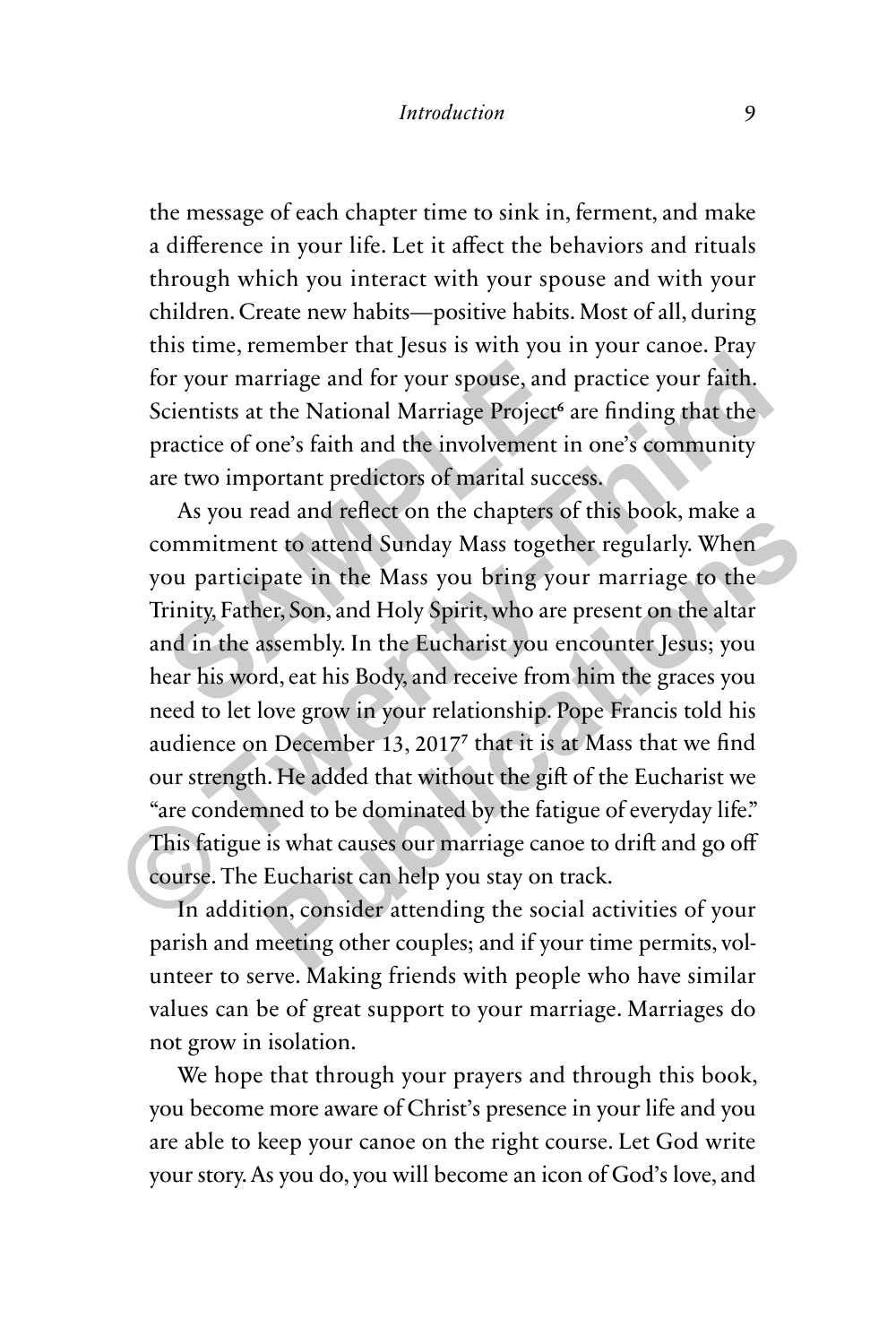you and your spouse will experience in your relationship the joy of love. This is God's dream for you.**<sup>8</sup>**

*"Christian spouses can make their marriage a journey to holiness." e* **BENEDICT XVI OCTOBER 27, 2010**

#### **PRAYER**

It was because of Mary's intervention that, at the wedding at Cana, Jesus changed six jars of water into exquisite wine and helped a newly married couple avoid a terrible embarrassment. Mary and Jesus are great companions to have in your marriage. Through Mary you can ask Jesus to guide you and give you the graces you need as you progress on your journey. **SEXTER**<br> **SAYER**<br>
WAS because of Mary's intervention that, at<br>
ana, Jesus changed six jars of water into excelled a newly married couple avoid a terrible<br>
dary and Jesus are great companions to have into the property of t **EXECUTE:** This is a contract that the wedding at the secure of Mary's intervention that, at the wedding at Cana, Jesus changed six jars of water into exquisite wine and helped a newly married couple avoid a terrible embar **Publication** and, at the wealthing at changed six jars of water into exquisite wine and<br>
why married couple avoid a terrible embarrassment.<br>
Sus are great companions to have in your marriage.<br>
Fy you can ask Jesus to guid

At the end of each chapter we will ask you to pray the Hail Mary, the Memorare, which is a centuries-old Catholic prayer, and the Glory Be.

#### **Hail Mary**

*Hail Mary, full of grace, the Lord is with you; blessed are you among women, and blessed is the fruit of your womb, Jesus. Holy Mary, Mother of God, pray for us sinners now and at the hour of our death, Amen.*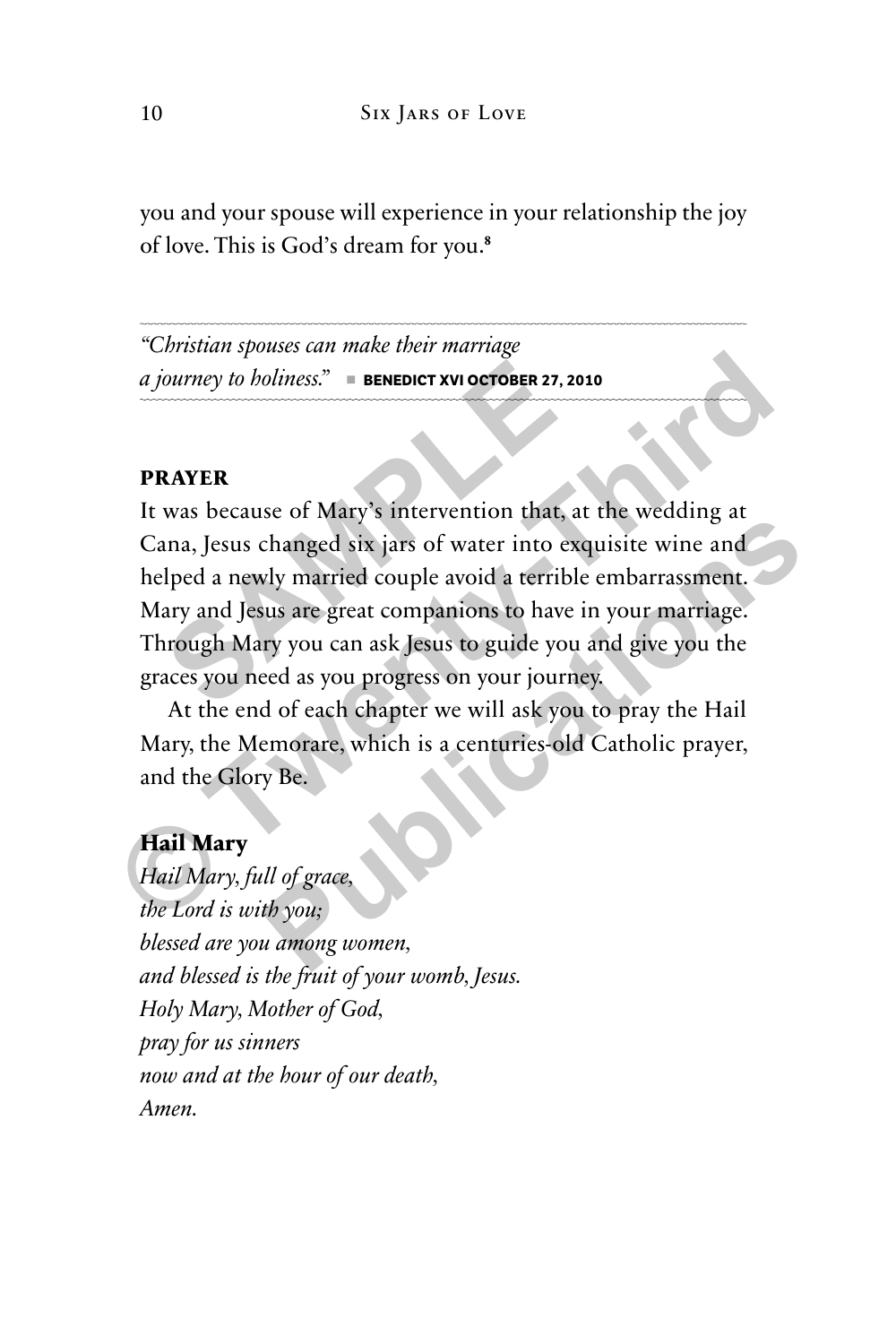#### **Memorare**

*Remember, O most gracious Virgin Mary, that never was it known that anyone who fled to your protection, implored your help or sought your intercession was left unaided. Inspired by this confidence, we fly unto you, O Virgin of Virgins our mother; to you do we come, before you we stand, sinful and sorrowful; O Mother of the Word Incarnate, despise not our petitions, but in your mercy hear and answer us. Amen. As left unaided.*<br> *Spired by this confidence,*<br> *Spired by unto you, O Virgin of Virgins our mother;*<br> *Spire wou do we come, before you we stand,*<br> *Spire and sorrowful;*<br> *Spire not our petitions,*<br> *Spire not our peti* **Example 2014**<br> **Example 2014**<br> **Example 2014**<br> **Example 2014**<br> **Example 2014**<br> **Example 2014**<br> **Example 2014**<br> **Example 2014**<br> **Consider and any of Virgins our mother;**<br> **Example 2014**<br> **Consider and any of the Son, and t** Francisco Contractions,<br>
the Word Incarnate,<br>
ur petitions,<br>
here Father, and to the Son, and to the Holy Spirit;<br>
the beginning, is now and ever shall be,<br>
tt end.<br> **Public REFLECTION** 

#### **Glory Be**

*Glory be to the Father, and to the Son, and to the Holy Spirit; as it was in the beginning, is now and ever shall be, world without end.*

*Amen.*

#### **PERSONAL/COUPLE REFLECTION**

- 1. How is your marriage voyage progressing? Is your canoe moving in the right direction or is it drifting off course?
- 2. What are some of the currents that are pulling your canoe off course?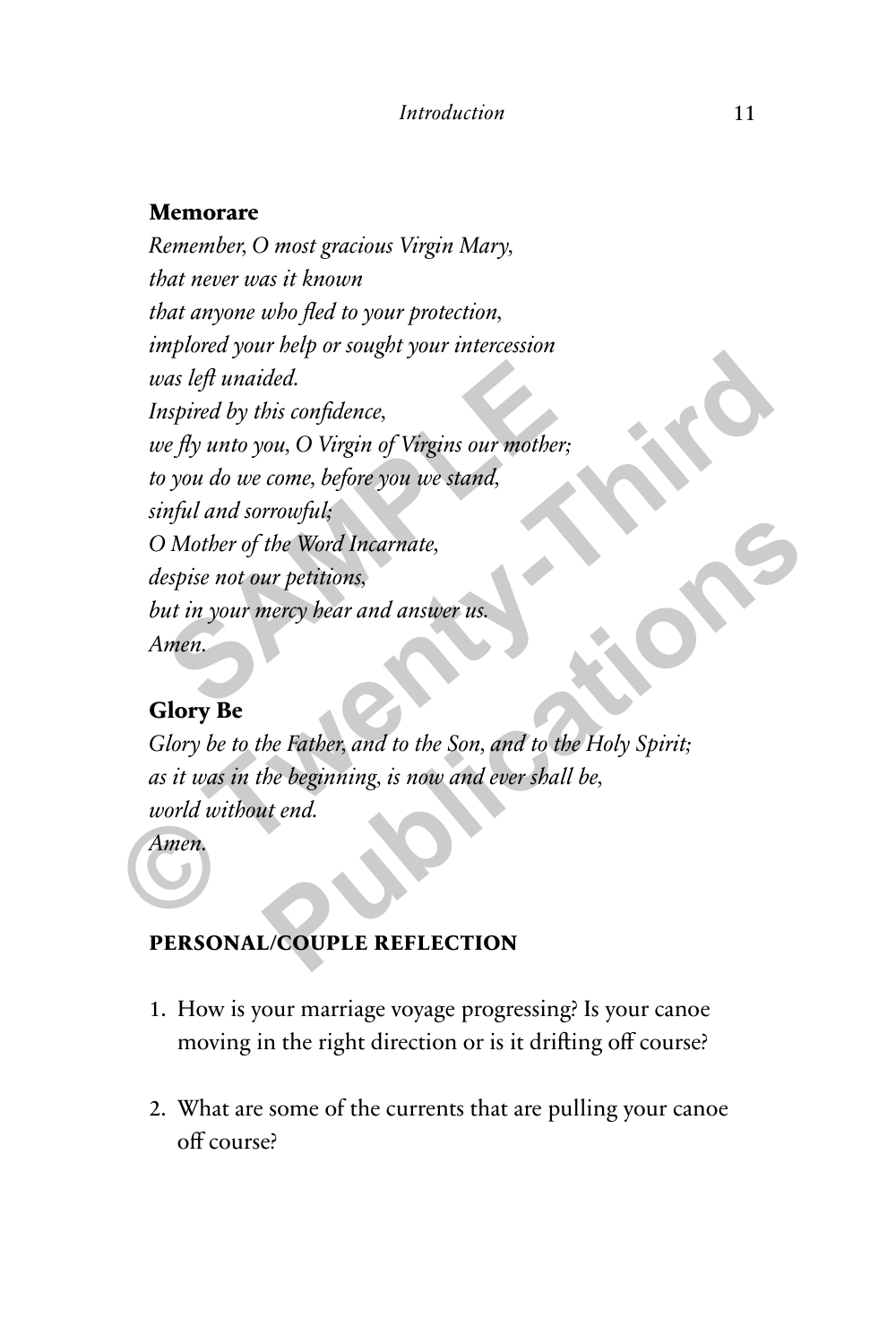- 3. Pope Francis writes that hope is the source of strength in marriage. What are your hopes and dreams for your life?
- 4. What is your purpose as a couple—what gives meaning to your marriage?
- 5. Looking back, what led you to take this voyage together?
- 6. How do you practice your faith? What role does faith play in your marriage? Looking back, what led you to take this voya<br>
How do you practice your faith? What role c<br>
your marriage?<br> **ROUP SHARING**<br>
Based on your experience of marriage, is the<br>
the canoe appropriate? Why? **© Twenty-Third**

#### **GROUP SHARING**

- 1. Based on your experience of marriage, is the metaphor of the canoe appropriate? Why?
- 2. What are the currents today that steer marriages away from their intended destination? **PRING**<br>
Solution experience of marriage, is the metaphor of<br>
appropriate? Why?<br>
the currents today that steer marriages away from<br>
anded destination?<br>
pointion, what is the destination?<br>
<br>
some of the red flags that tell
- 3. In your opinion, what is the destination?
- 4. Why is meaning important in life?
- 5. What are some of the red flags that tell couples they are going off course?
- 6. Do you agree that faith practice and community involvement are important? Why or why not?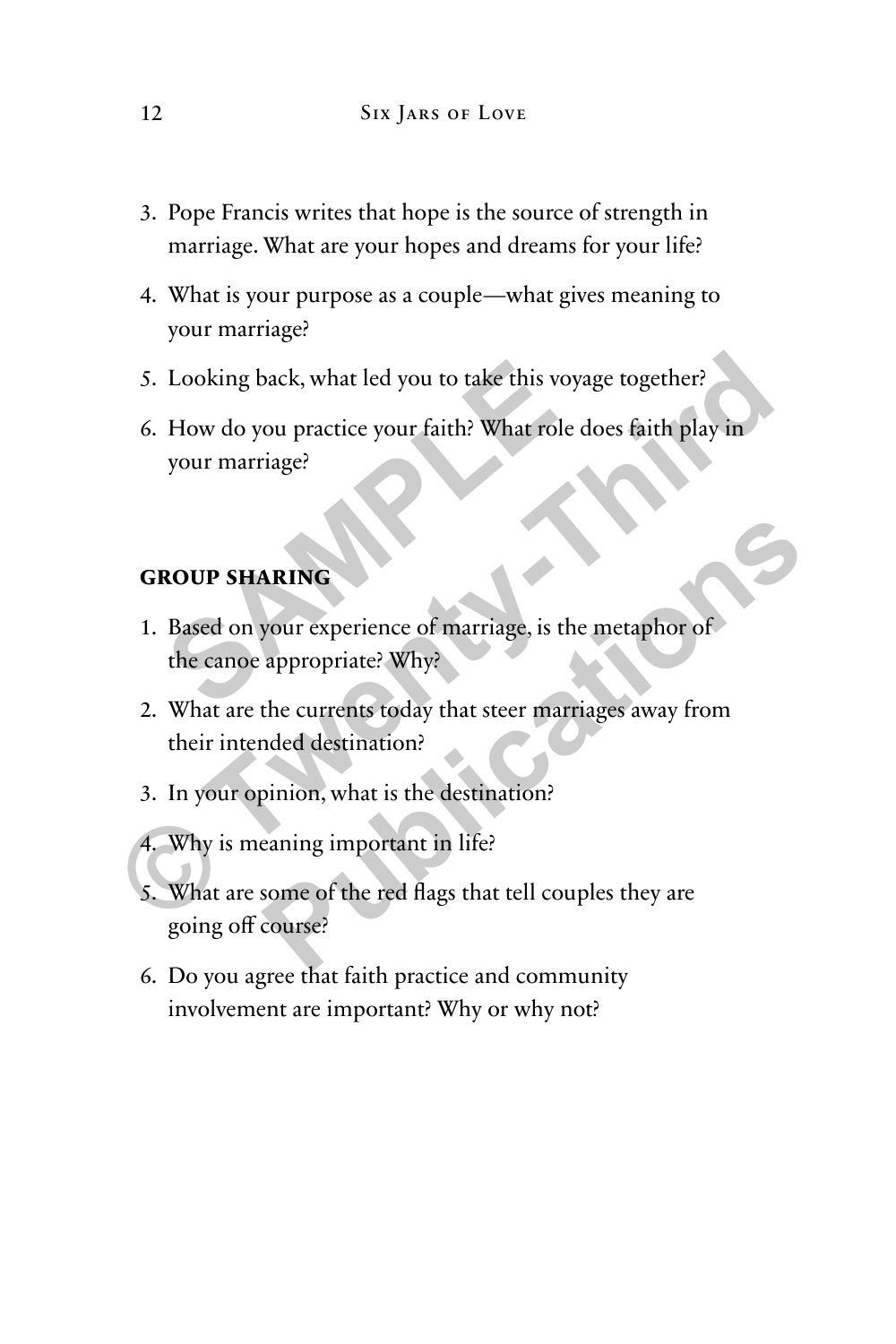Chapter 1

### The Wedding at Cana

In 2012 we attended the Seventh World Meeting of Families, held in Milan, Italy. Pope Benedict XVI was present, and he spoke to the thousands of people who had gathered. A young couple from Madagascar asked the pontiff for his grandfatherly advice about getting married. He replied by first affirming their feelings of love for each other. He said: "Falling in love is a wonderful thing," and the crowd responded with thundering applause. Then, the pope added that feelings do not last forever. These loving sentiments will fade and for love to last it needs to become a conscious decision. What happens in all marriages is like what happened at the wedding of Cana, the Pope said: "The first wine is very fine: this is falling in love. But those feelings do not last until the end: a second wine has to come later, it has to ferment and grow, to mature…This 'second wine' is more wonderful still, it is better than the first wine." **SAMPLE ASSEMBED THE SEVENTH WORLD METALE AND MILAN, ITALY. Pope Benedict XVI was<br>poke to the thousands of people who had gouple from Madagascar asked the pontiff for<br>dvice about getting married. He replied b<br>neir feelings** IN 2012 WE ATTENDED THE SEVENTH WORLD MEETING OF FAMILIES,<br>
HELD IN MILAN, ITALY. Pope Benedict XVI was present, and he<br>
spoke to the thousands of people who had gathered. A young<br>
couple from Madagascar asked the pontiff **EXAMPLE THE SEVENTH WORLD INTETTING OF TAMILETS,**<br> **PLAN, ITALY. Pope Benedict XVI was present, and here thousands of people who had gathered. A young<br>
<b>Publications A Set in the post of the pontiff** for his grandfatherly

The wedding at Cana is a significant point of reference in our Catholic tradition. It reminds us of the goodness of marriage and the role that Jesus and Mary can play in the life of married couples.

Do you remember what happened at Cana? Below is the passage from the Gospel of John that describes the event. Read it slowly. Listen to each word, imagining that you are there.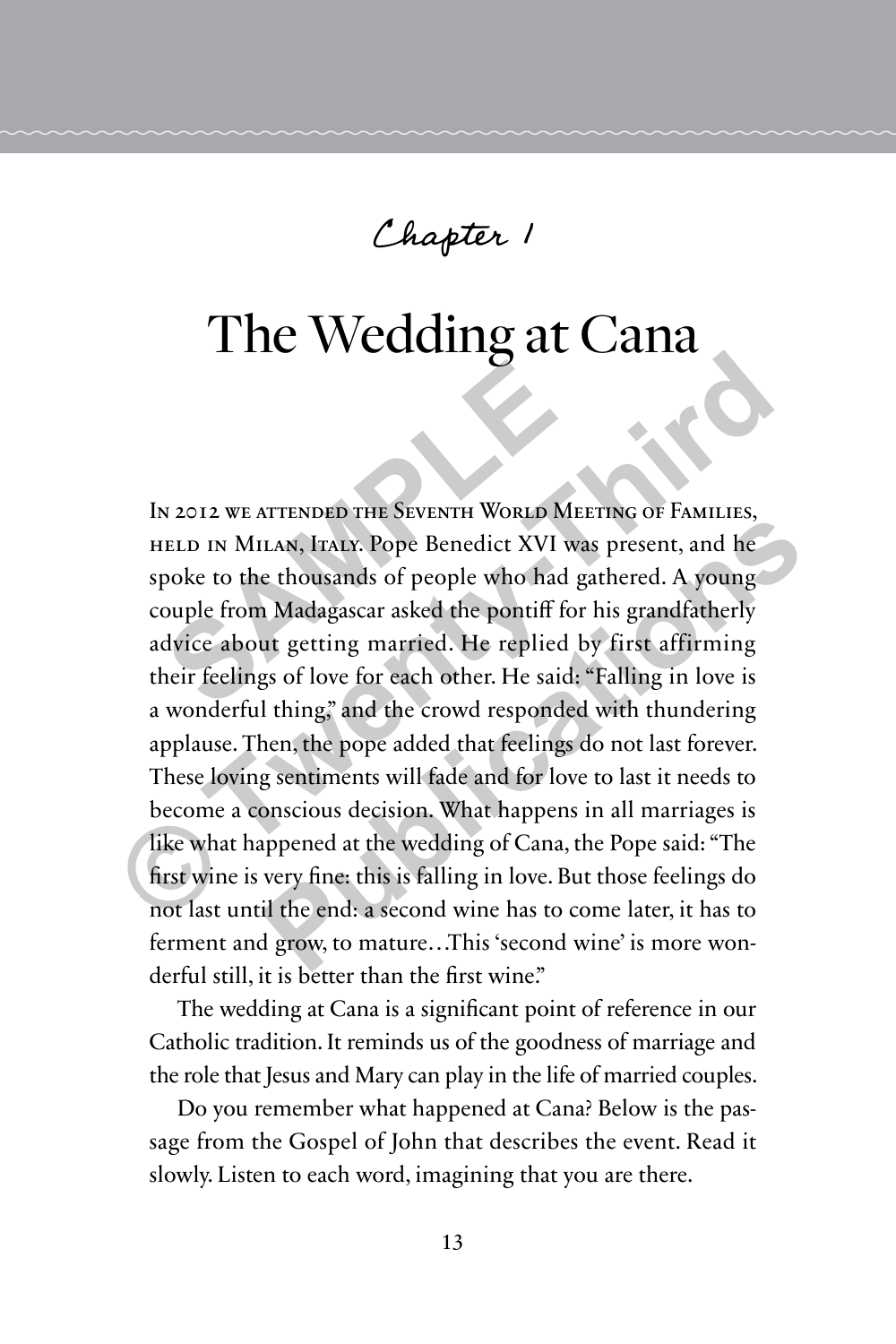#### **The Wedding at Cana** *(John 2:1–11)*

On the third day there was a wedding in Cana in Galilee, and the mother of Jesus was there. Jesus and his disciples were also invited to the wedding. When the wine ran short, the mother of Jesus said to him, "They have no wine." [And] Jesus said to her, "Woman, how does your concern affect me? My hour has not yet come." His mother said to the servers, "Do whatever he tells you." Now there were six stone water jars there for Jewish ceremonial washings, each holding twenty to thirty gallons. Jesus told them, "Fill the jars with water." So they filled them to the brim. Then he told them, "Draw some out now and take it to the headwaiter." So they took it. And when the headwaiter tasted the water that had become wine, without knowing where it came from (although the servers who had drawn the water knew), the headwaiter called the bridegroom and said to him, "Everyone serves good wine first, and then when people have drunk freely, an inferior one; but you have kept the good wine until now." Jesus did this as the beginning of his signs in Cana in Galilee and so revealed his glory, and his disciples began to believe in him. "Woman, how does your concern affect me? My h<br>come." His mother said to the servers, "Do whates<br>Now there were six stone water jars there for Jew<br>washings, each holding twenty to thirty gallons.]<br>"Fill the jars with water. **Example 18 The Solution COND** and the server is the server that the server that  $\sim$  **COND** and the servers, "Do whatever he tells you."<br>
Now there were six stone water jars there for Jewish ceremonial washings, each hold **Phase Solution** was the state of the state of the state of the state of the state of the state of the state of the headwaiter." So t. And when the headwaiter tasted the water that had ine, without knowing where it came fr

#### **A Disaster Avoided**

This is the story of a wedding disaster that was avoided thanks to the kindness of two guests. Wine was a beverage that was expected in abundance at a wedding. Had the feast run out of wine, the couple and the family would have faced a major embarrassment in their town. What saved their special day was the presence of Mary and Jesus and their intervention. They stepped forward to make up for the couple's shortcoming, and Jesus turned six large jars of water into exquisite wine. That was quite a wedding gift.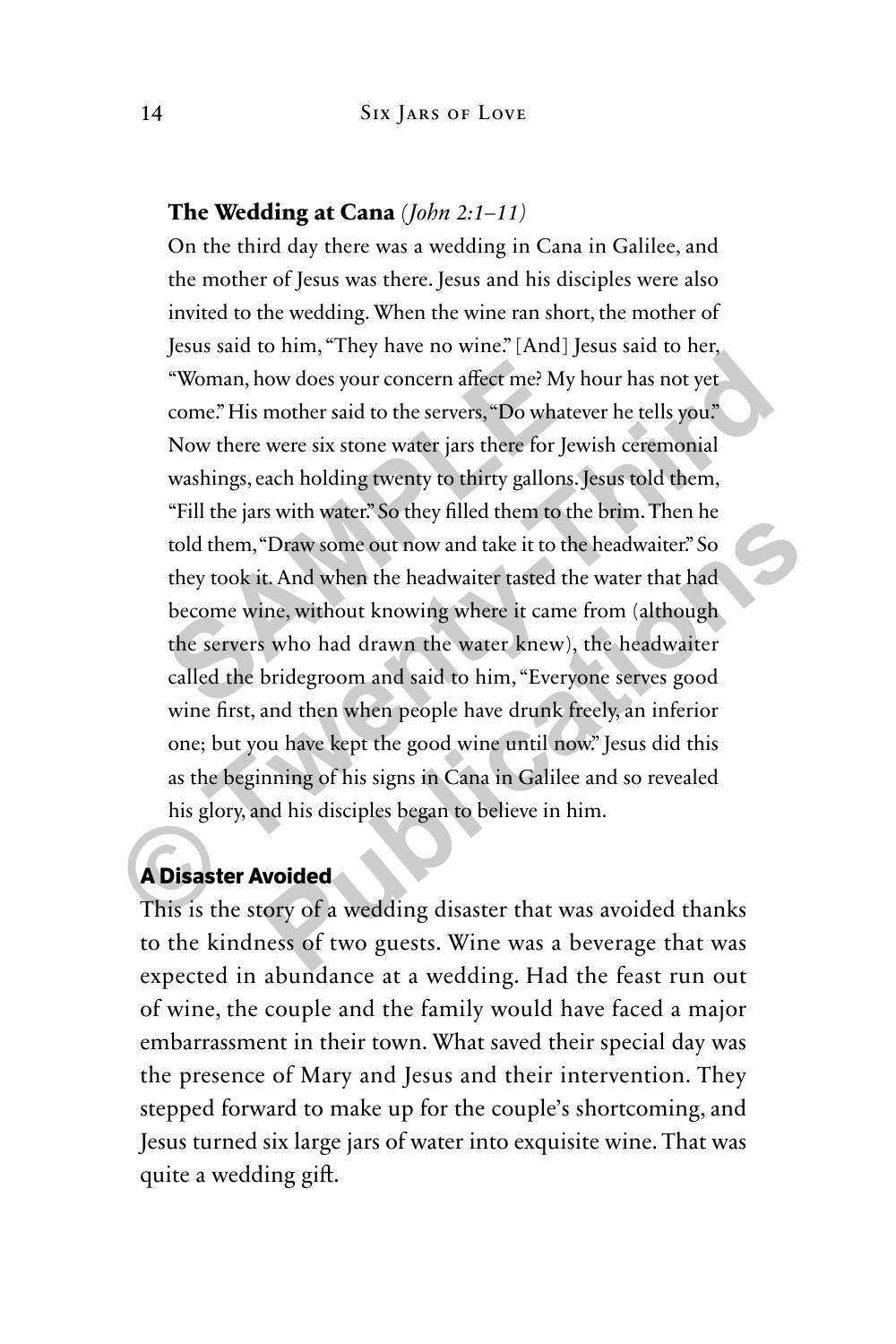This is the story of any marriage: of yours and ours. We all have shortcomings that cause our wine to run short from time to time, and this happens at all stages of marriage. In fact, even after forty-six years we continue to encounter moments that cause stress to our relationship.

It happened as I was planning to retire. Teri would justifiably ask: "What are you going to do when you retire?" I did not understand the significance of her question. "It is retirement; I do not want to plan what I am going to do. I may go for walks, take pictures, go on trips, etc." Teri would reply with another fair question: "What will I do while you do that?" She was concerned about how this might impact her and change her routine. Instead, I resented her questions. I misunderstood her intentions. These exchanges caused tension in our relationship, and at a time when we should have been rejoicing, we were anxious because we were getting on each other's nerves. It happened as I was planning to retire. T<br>bly ask: "What are you going to do when you<br>nderstand the significance of her question."<br>o not want to plan what I am going to do. I<br>ke pictures, go on trips, etc." Teri would re<br> It happened as I was planning to retire. Teri would justifiably ask: "What are you going to do when you retire?" I did not understand the significance of her question. "It is retirement; I do not want to plan what I am goi

If you are a normal couple, you have certainly found yourself in situations that have taken the joy out of your relationship. For example, there may have been times when you experienced rejection from your spouse instead of acceptance. You felt ignored or lied to instead of being given the attention you wanted or the honesty you deserved. You may have suffered because of your spouse's selfish acts, or you may have found it difficult to forgive and carried the burden of your resentment for too long. You may have felt alone in moments of pain when your spouse was not there to help you. Many of these difficulties were caused unintentionally, but others came out of selfishness. If you are suffering right now because of similar or other stressors in your relationship, resolve to ask Mary and Jesus to help you, like they helped the couple at Cana. **Publication Solution** and the set of the set of the set of the set of the set of the set of the set of the set of the set of the set of the set of the set of the set of the set of the set of the set of the set of the set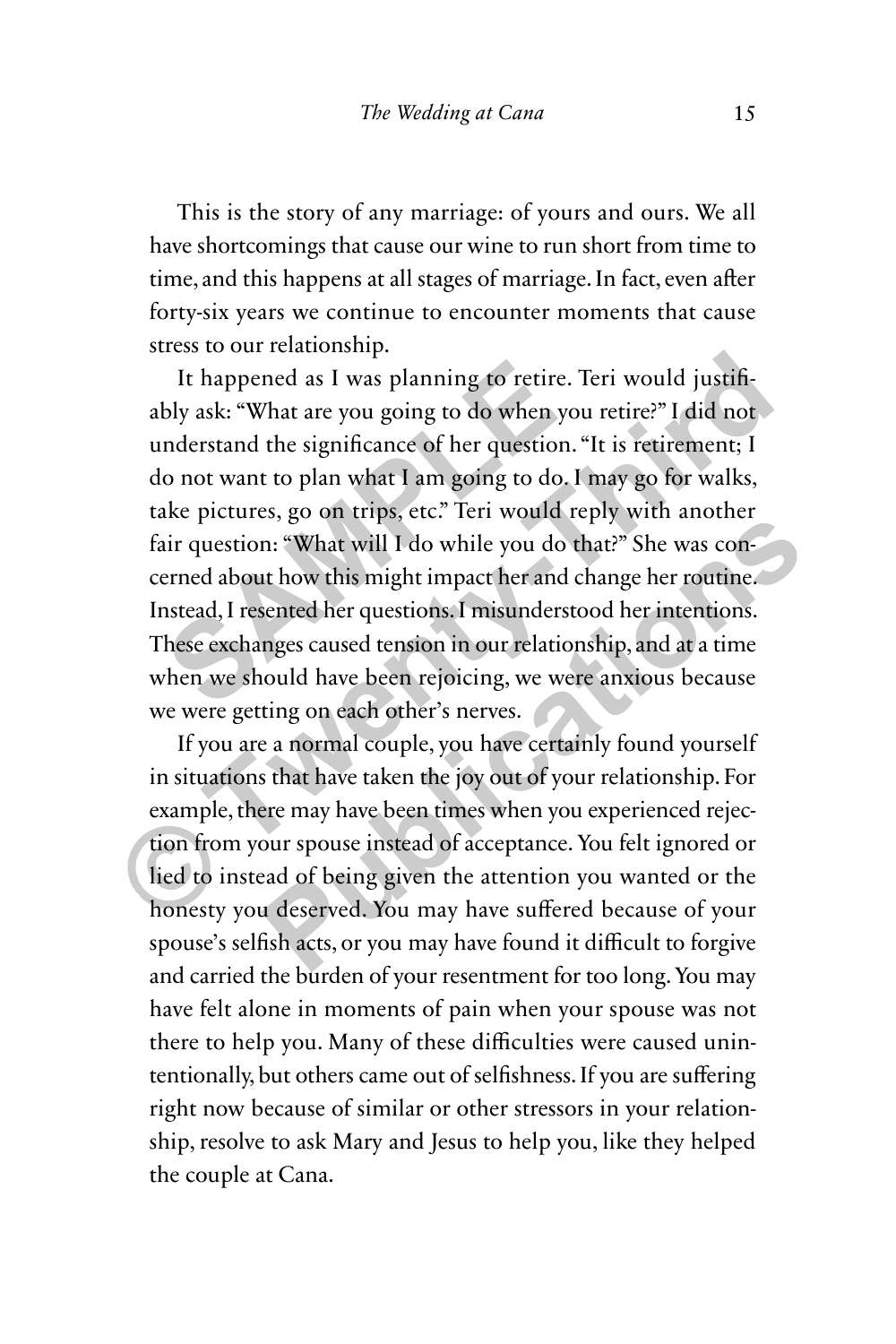#### **Running Out of Wine Is Natural**

Brent and Tina are good friends of ours, whom we have known for many years. They told us about an event that caused them a lot of pain. Brent and Tina were both missing their families and their hometown, which was several states away, and they had talked about moving back, but no decision had been made. One day, Brent came home and announced boldly: "We are going to move back home and I have already told my family in our hometown." This took Tina by surprise. "What about me? Don't I count? Why did you decide to tell your family before you told me?" This caused a deep wound. I am certain you understand why. This was a moment in their marriage when they were not on the same page. Tina was hurt. d talked about moving back, but no decision<br>ne day, Brent came home and announced bold<br>move back home and I have already told n<br>metown." This took Tina by surprise. "What<br>count? Why did you decide to tell your family<br>e?" T that transformation in the two tests of the two states. This could be that dikked about moving back, but no decision had been made. One day, Brent came home and announced boldly: "We are going to move back home and I have

Dr. John Gottman, a researcher who studied married couples for over forty years, writes that the brain is wired to remember bad things more than good ones and it takes five positive interactions to offset the damage done by a bad one.

In the story of Brent and Tina, one thoughtless action created a lot of pain and required much positive care over time to heal the wound. Several negative exchanges in a short time can cause our emotional bank account to quickly run in the red. Gottman advises couples to store up good feelings for each other so that when something negative happens it will take less effort to undo the damage. and you decade to ten your ranny before you told<br>used a deep wound. I am certain you understand<br>as a moment in their marriage when they were not<br>page. Tina was hurt.<br>Sottman, a researcher who studied married couples<br>y year

Think about your own life experiences. How long does it take for you and your spouse to recover from a negative exchange that has caused hurt feelings? For us, depending on the level of hurt, it takes time, a lot of small favors, gentle words, and intentional positive behaviors to reset the course of our relationship. Think about the state of your emotional bank account. Do you, right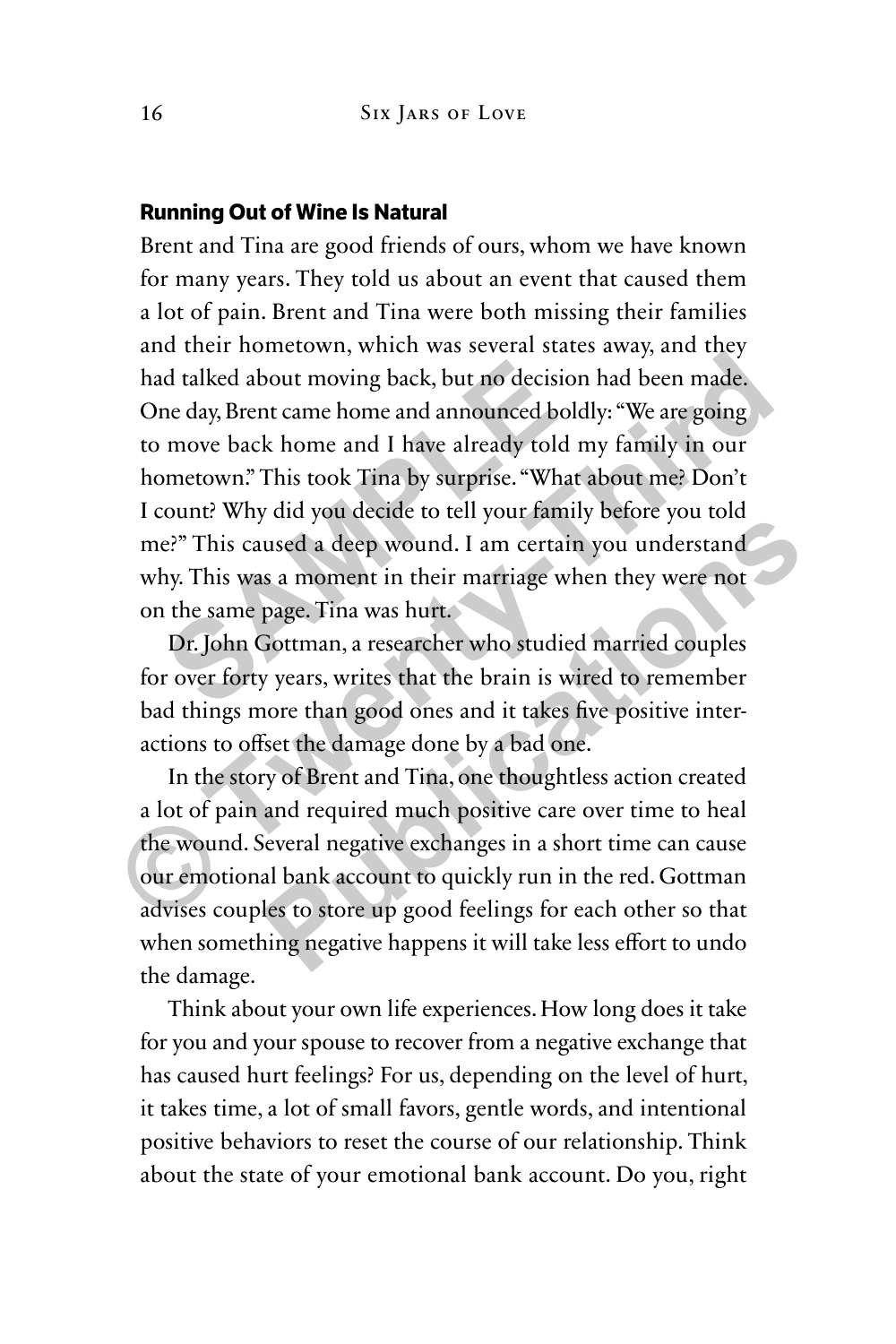now, have a surplus of good feelings toward your spouse? Or is your balance running so low that anything negative, even small, can put you in a state of deficit?

#### **How Do We Build Up a Surplus of Good Wine?**

Years ago, when I (John) was a practicing marriage therapist, couples came to my office asking for help. These were couples that realized they were running out of wine. As the therapist I felt like one of the servers at the wedding at Cana. My job was to help these hurting couples fill their empty jars, and like the waiters at Cana all I had to offer them was water. ears ago, when I (John) was a practicing marri<br>les came to my office asking for help. These<br>ealized they were running out of wine. As the<br>ne of the servers at the wedding at Cana. M<br>nese hurting couples fill their empty ja

I could not give them the second wine—the good wine that their hearts desired. The second wine requires a miracle: it requires Jesus' presence. Pope Francis tells us: "Love is a gift of God" (*Amoris Laetitia* [AL], 228). What all couples really want deep down is "supernatural love." They long to taste of the goodness of God in the love of one's beloved. But that love is not something we can create for ourselves. It requires God's grace. We need to let the Holy Spirit transform our life and our love. The Catechism reminds us that Christ gives us "the strength… to love one another with supernatural, tender and fruitful love" (*Catechism of the Catholic Church* [CCC], 1642). This is the exquisite wine we all desire. Years ago, when I (John) was a practicing marriage therapist, couples came to my office asking for help. These were couples that realized they were running out of wine. As the therapist I felt like one of the servers at th and to offer them was water.<br>
and to offer them was water.<br>
and to offer them was water.<br>
and to offer them was water.<br>
and to offer them was water.<br>
and the second wine requires a miracle: it<br>
us' presence. Pope Francis t

To help my clients experience the taste of true love, I would teach them the skills they needed for getting along—that was the water for their jars. At the same time, I would encourage them to invite Jesus and Mary into their marriage to help them turn their water into exquisite wine. Only through Jesus and through the power of the Holy Spirit can we experience the true fruits of supernatural love: *joy*, *peace*, and *mercy*, as we learn from the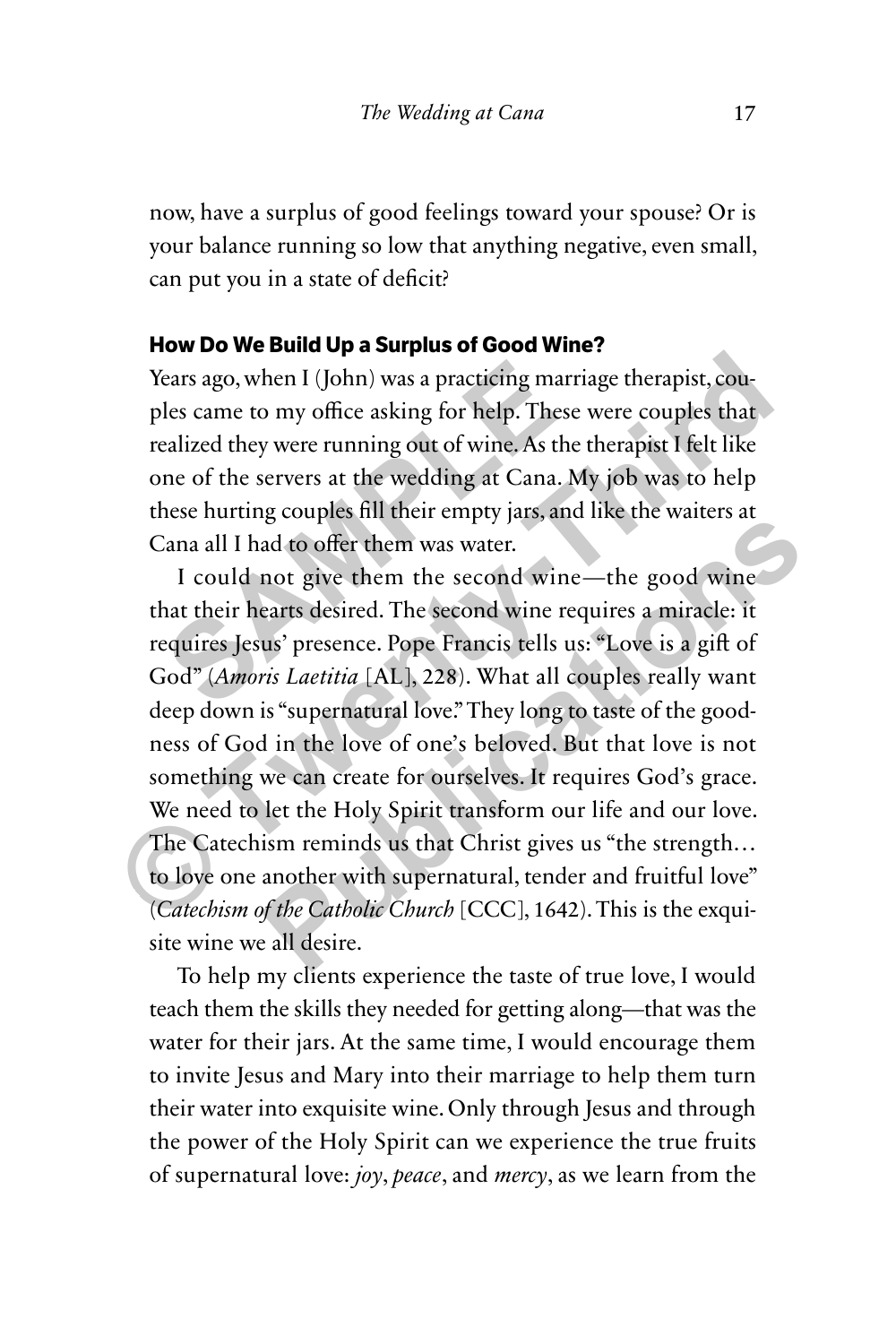*Catechism* (CCC, 1829). These fruits give us the taste of the good wine that makes our heart smile.

#### **"Do whatever he tells you."**

At the wedding at Cana, Mary said to the servers: "Do whatever he tells you." To allow Jesus to turn our water into good wine, we need to do what he tells us. This requires faith. Benedict XVI and Pope Francis teach us that our Christian faith is not an ideology that we embrace; rather, it is an encounter with the person of Jesus who gives our life a new meaning.**<sup>9</sup>** Faith allows us to see our marriage from God's perspective and to hear what Jesus is telling us. Faith disposes us to let the Holy Spirit transform our attitudes and conform our way of loving to Jesus' way of loving. Faith gives meaning to all aspects of a couple's life: the good times and the tough times. Pope Francis writes that moments of pain will be experienced in union with Christ, and moments of joy will be cherished as a sharing in Christ's resurrection.**<sup>10</sup>** Faith also gives us the strength to resist the temptations that can destroy our marriage. Bill, a friend of ours, told us: "I travel a tremendous amount of time, and one thing that I do is to try to stay out of bars. I try to stay out of situations that can create temptations for me. And there are times when I turn to God and say: 'Please help me because I cannot do it by myself!'" tells you." To allow Jesus to turn our water in<br>ed to do what he tells us. This requires faith. I<br>ppe Francis teach us that our Christian faith is<br>at we embrace; rather, it is an encounter wi<br>us who gives our life a new me It was variantly want to the relation to the tells you." To allow Jesus to turn our water into good wine, we need to do what he tells us. This requires faith. Benedict XVI and Pope Francis teach us that our Christian faith **Publication** a hew meaning. Takin ahows as to see<br>
From God's perspective and to hear what Jesus is<br>
sith disposes us to let the Holy Spirit transform our<br> **Publication** conform our way of loving to Jesus' way of loving.<br>

Benedict XVI stressed the importance of faith in his homily at the opening of the Synod on Faith in 2012: "There is a clear link between the crisis in faith and the crisis in marriage."**11** Social scientists agree with the pontiff. Researchers are finding that couples who practice their faith are less likely to have affairs or to divorce. Faith increases the chances that a couple will be happy.**<sup>12</sup>** In 2011 the National Marriage Project conducted a study about the marital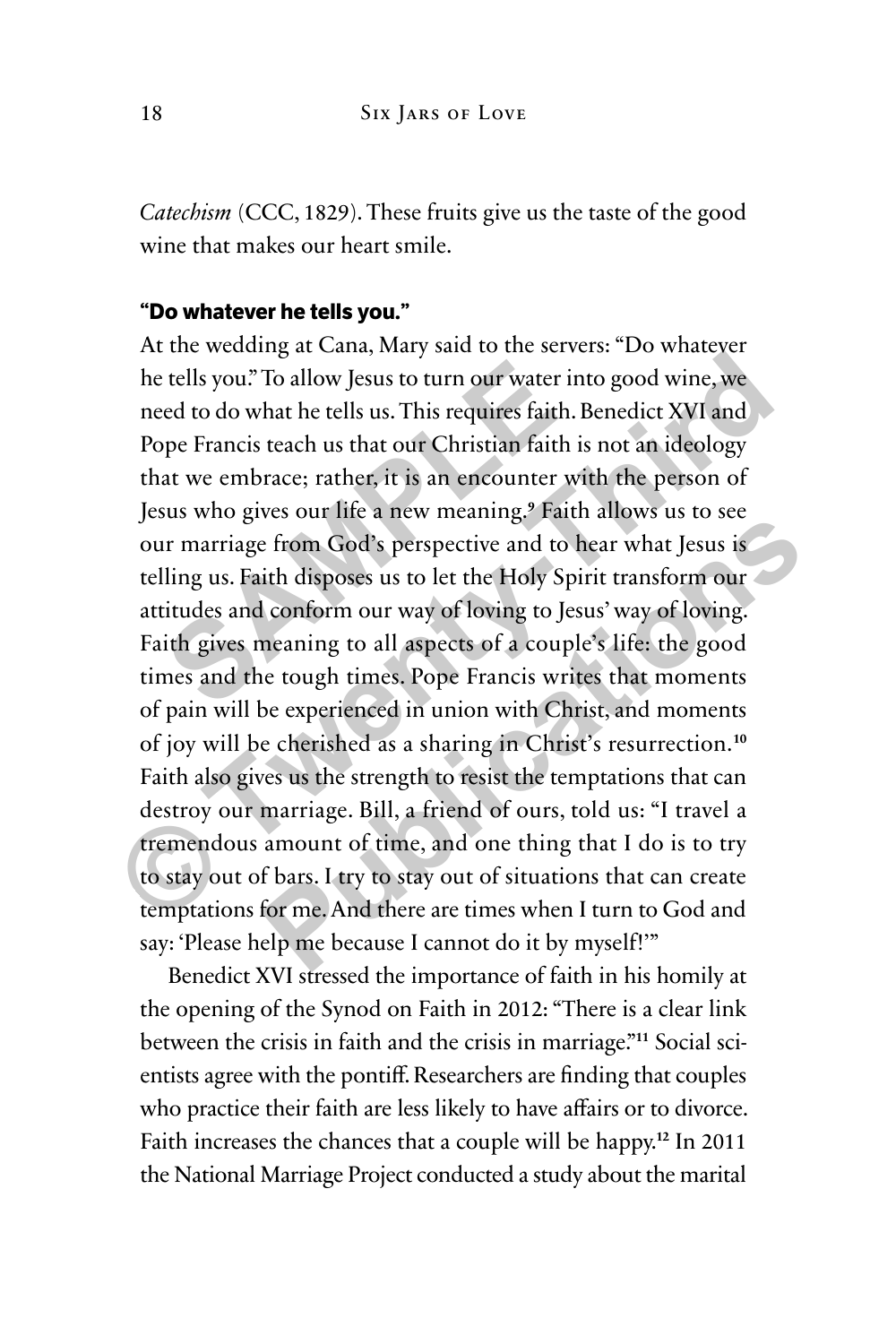satisfaction of parents. They wrote: "couples who regularly attend a church, synagogue, or mosque together enjoy higher levels of marital success." And they explained that a key factor in a couple's success is their belief that God is present in their marriage.**<sup>13</sup>**

#### **Jesus and Mary Are Present in Your Daily Life**

Do you know that during the good times and the difficult times, Jesus and Mary are present in your life even if you are not aware of them? On your wedding day you invited them to be with you on your journey, and they have come. Therefore, when you are stressed or encounter a conflict with your spouse, turn to them with confidence and ask for their help and guidance. You will not be disappointed. St. John Paul II said: "Jesus does not stand by and leave you alone to face the challenge. He is always with you to transform your weakness into strength."**<sup>14</sup>** Mary and Jesus are ready to help you no matter the situation, even when you hit rock bottom. **Example 3 Alternation School School School School School School School School School School School School School School School School School School School School School School School School School School School School Sch Jesus and Mary Are Present in Your Daily Life**<br>Do you know that during the good times and the difficult times,<br>Jesus and Mary are present in your life even if you are not aware of<br>them? On your wedding day you invited the

Jerry is a joyful gentleman in his eighties. One day, as Teri and I were leaving church, he told us that he was celebrating a special anniversary. It was his thirty-fifth anniversary of sobriety. His wife had died recently, and she was very much on his mind because she helped him save their marriage. It was because of her and God's grace that he was able to stop drinking. His addiction had become so bad that he would have blackouts and car accidents. One day his wife, Marilyn, told him: "You have to make a choice. It is either the bottle or me. What will it be?" He chose Marilyn and gave up the bottle. He added that he could not have done it without the help of God's grace and the intercession of St. Jude. **Publication** is a set that the would have blackouts and can accidents.<br>
The with your spouse, turn to them with con-<br>
ask for their help and guidance. You will not be dis-<br>
Sit. John Paul II said: "Jesus does not stand by

At Cana, Jesus gave the newlywed couple not just the wine they needed to satisfy the immediate thirst of their guests, but the very best wine—a wine to be proud of, a wine the guests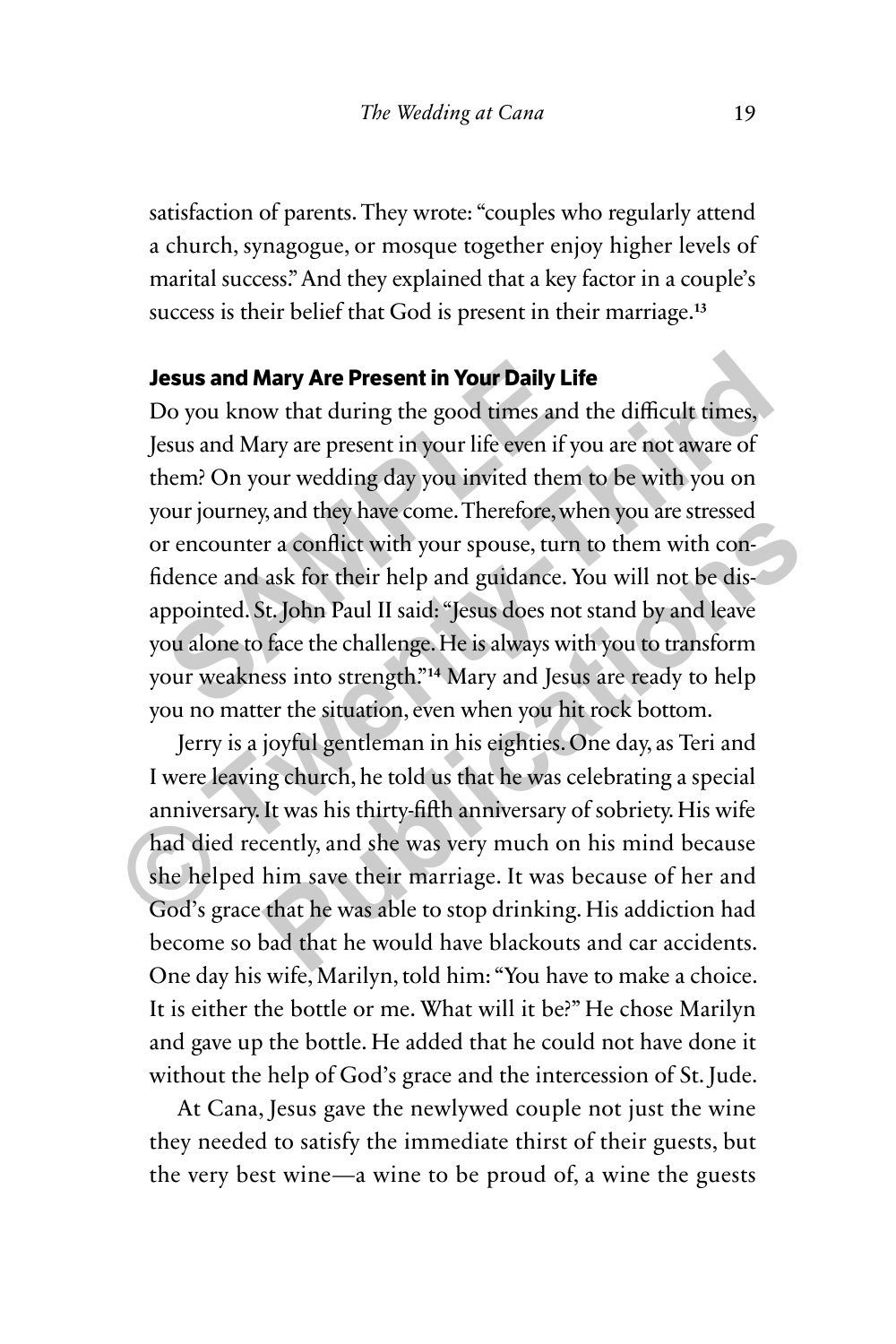remembered and probably talked about for some time after the wedding.

*"The alliance of love between a man and a woman, an alliance for life, cannot be improvised, and is not made in a day."*  $\blacksquare$  **POPE FRANCIS**<sup>15</sup>

#### **The Six Jars**

The gospel story of the wedding at Cana mentions that there were six jars in the banquet room. We believe that each marriage has six jars, which with the help of Mary and Jesus can be filled with the good wine. We call these jars the "six jars of love." POPE FRANCIS<sup>15</sup><br> **SOMET FRANCIS**<br> **SOMET ASSES**<br> **SOMET ASSES**<br> **SOMET ASSES**<br> **SOMET ASSES**<br> **SOMET ASSES**<br> **SOMET ASSES**<br> **SOMET ASSES**<br> **SOMET ASSES**<br> **SOMET ASSES**<br> **SOMET ASSES**<br> **SOMET ASSES**<br> **SOMET ASSES**<br> **SOMET** 

Each of these jars represents a key attitude without which a couple's love cannot grow. In fact, without them it dies. Attitudes are mental stances we take toward another person. These attitudes affect the way we behave toward our spouse. Attitudes shape our habits. **The Six Jars**<br> **The Six Jars**<br> **The Six Jars**<br> **The gospel story of the wedding at Cana mentions that there**<br>
were six jars in the banquet room. We believe that each marriage<br>
has six jars, which with the help of Mary and The band window the help of Mary and Jesus can be filled<br>
d wine. We call these jars the "six jars of love."<br>
Resequences are contributed without which a<br>
cannot grow. In fact, without them it dies. Attitudes<br>
tances we ta

*"Attitude is a little thing that makes a big difference."*

#### **WINSTON CHURCHILL**

#### **Attitudes**

Researchers are finding that between forty and forty-five percent of our daily interactions are driven by our habits, and our habits are shaped by our attitudes. One of John's colleagues shared the following anecdote to illustrate how her attitude toward her husband was affecting a habit that was damaging their relationship. "The other day," she said, "my husband wanted to make sure I answered his call so he borrowed my son Ed's cell phone to call me. As I answered I was surprised to hear my husband's voice,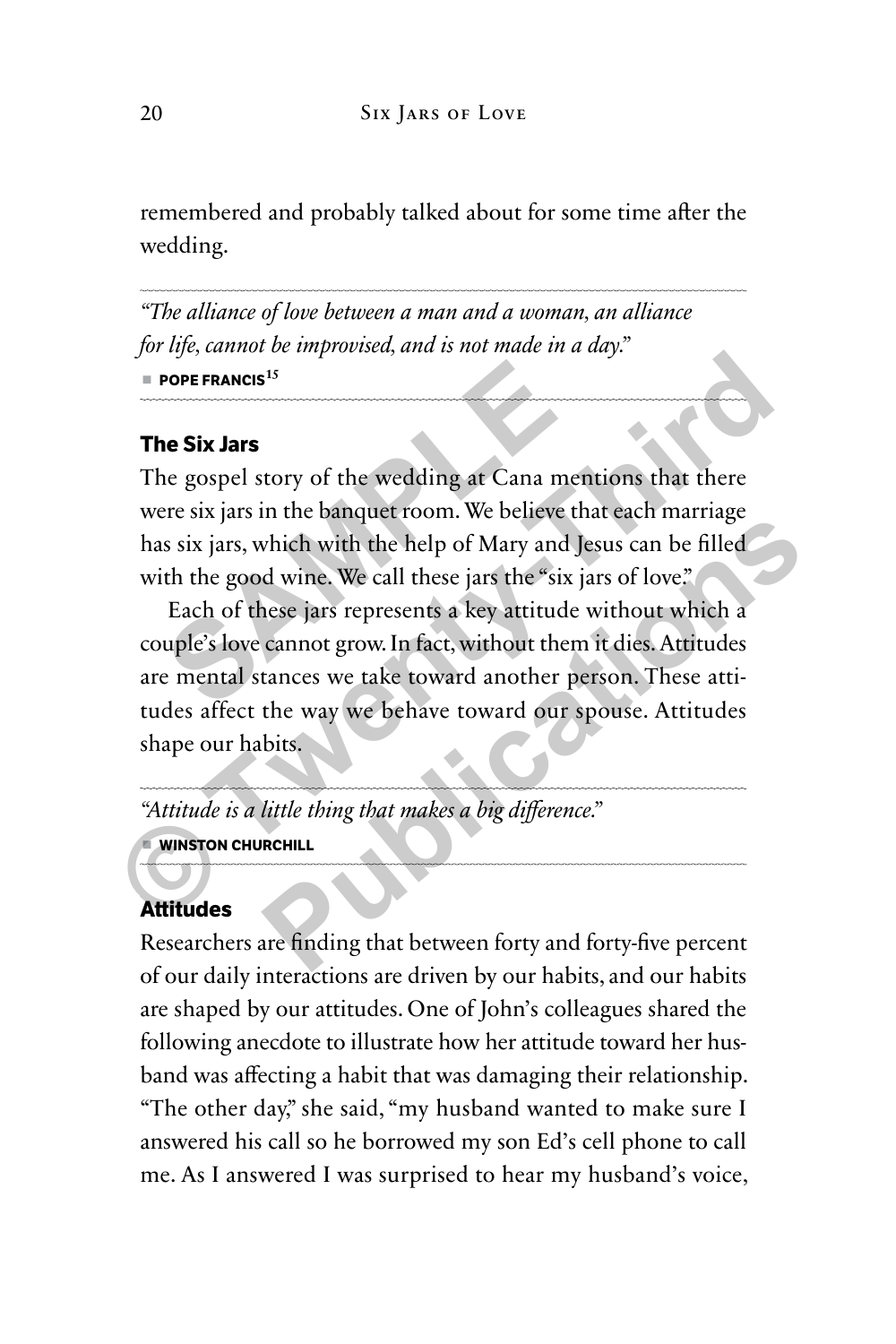but I was most surprised by his explanation. He said: 'I used Ed's phone because I wanted to hear your "caring" voice. I don't get this "kind" tone when you know that I'm calling.' Then, he said: 'this kind and caring voice is normally reserved only for Ed and our dog."

"This incident and his comments," continued the young mother, "left me feeling disturbed. The more I thought about it, the more I realized that he had a point. My poor attitude toward my husband leads me to express more care and affection to the dog and to our fourteen-year-old son."

"At dinner that evening," she continued, "we discussed the incident, and we admitted that we both could do better with our attitudes toward each other. We agreed to express our care and affection for each other more often. I said to my husband jokingly: 'I promise that if you spend as much time with me as you spend with the dog, and if you pet me like you pet the dog, my voice will sound more caring and kind to you.' We both laughed, understanding that in all of this there was a lesson to be learned." "This incident and his comments," cont<br>nother, "left me feeling disturbed. The more I<br>ne more I realized that he had a point. My poor<br>ny husband leads me to express more care an<br>og and to our fourteen-year-old son."<br>"At di This incident and his comments," continued the young<br>
"This incident and his comments," continued the young<br>
mother, "left me feeling disturbed. The more I thought about it,<br>
the more I realized that he had a point. My poo en fhat evening," she continued, "we discussed the<br>d we admitted that we both could do better with our<br>ward each other. We agreed to express our care and<br>r each other more often. I said to my husband jok-<br>mise that if you

Our attitudes shape our behaviors, which when repeated become habits.

#### **Attitudes That Express Love**

The six jars of love contain six attitudes that express love: *Welcome*, *Faithfulness*, *Generosity*, *Forgiveness*, *Compassion*, and *Service*.

In my research, I (John) found that most psychologists and scholars link the presence of these attitudes to the stability of a marriage relationship and to the happiness of a couple. They all admit that the absence of even just one of these undermines the marriage and leads couples to feeling miserable. These attitudes represent qualities of love that are crucial to your marital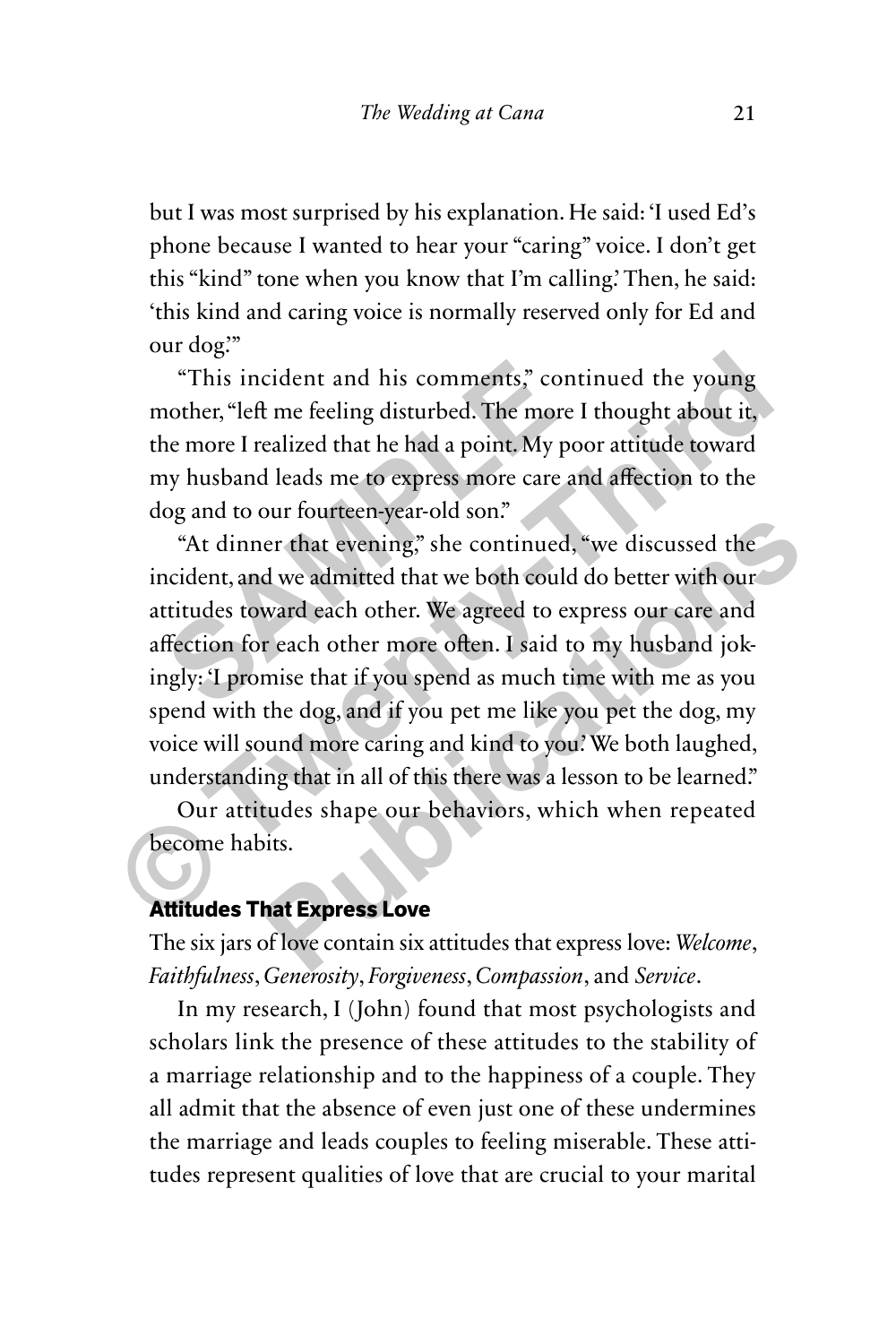success. They help couples develop habits that keep them from drifting apart and stay on course on their journey, such as a good morning and a good night kiss, not interrupting while listening, telling the truth, holding hands, scheduling regular date nights, eating meals together, managing the interruptions from our digital gadgets, attending Mass weekly, asking forgiveness, expressing compassion and empathy, helping each other in our daily chores, remembering to say "please" and "thank you," and many others.

In the coming chapters we will reflect on each of the loving attitudes that help us develop good habits and give us a taste of the love our heart longs for: welcome, faithfulness, generosity, forgiveness, compassion, and service. But first, in Chapter 2 you are invited to celebrate your love story. gadgets, attending Mass weekly, asking forgive myassion and empathy, helping each other in membering to say "please" and "thank you," a<br>In the coming chapters we will reflect on earlied in the coming chapters we will refle tallary and the mathematic state of the Holy Spirit to<br>transform of the Holy Mary and Tallary compassion and empathy, helping each other in our daily chores,<br>remembering to say "please" and "thank you," and many others.<br>In

Throughout the book we will keep in mind Pope Francis's message that growing in love requires daily effort, and that such growth is not possible without praying to the Holy Spirit to transform our love (AL,164). **Publication** Several Burnov and Several Burnov and Several Lines Several Several Sections and Several Sections Compassion, and service. But first, in Chapter 2 you celebrate your love story.<br>
but the book we will keep in

#### **PRAYER**

*Mary and Jesus, special friends of the couple at Cana and honored guests in our marriage, we turn to you.*

*You helped a couple in their moment of need. Watch over us and help us when our wine runs short.*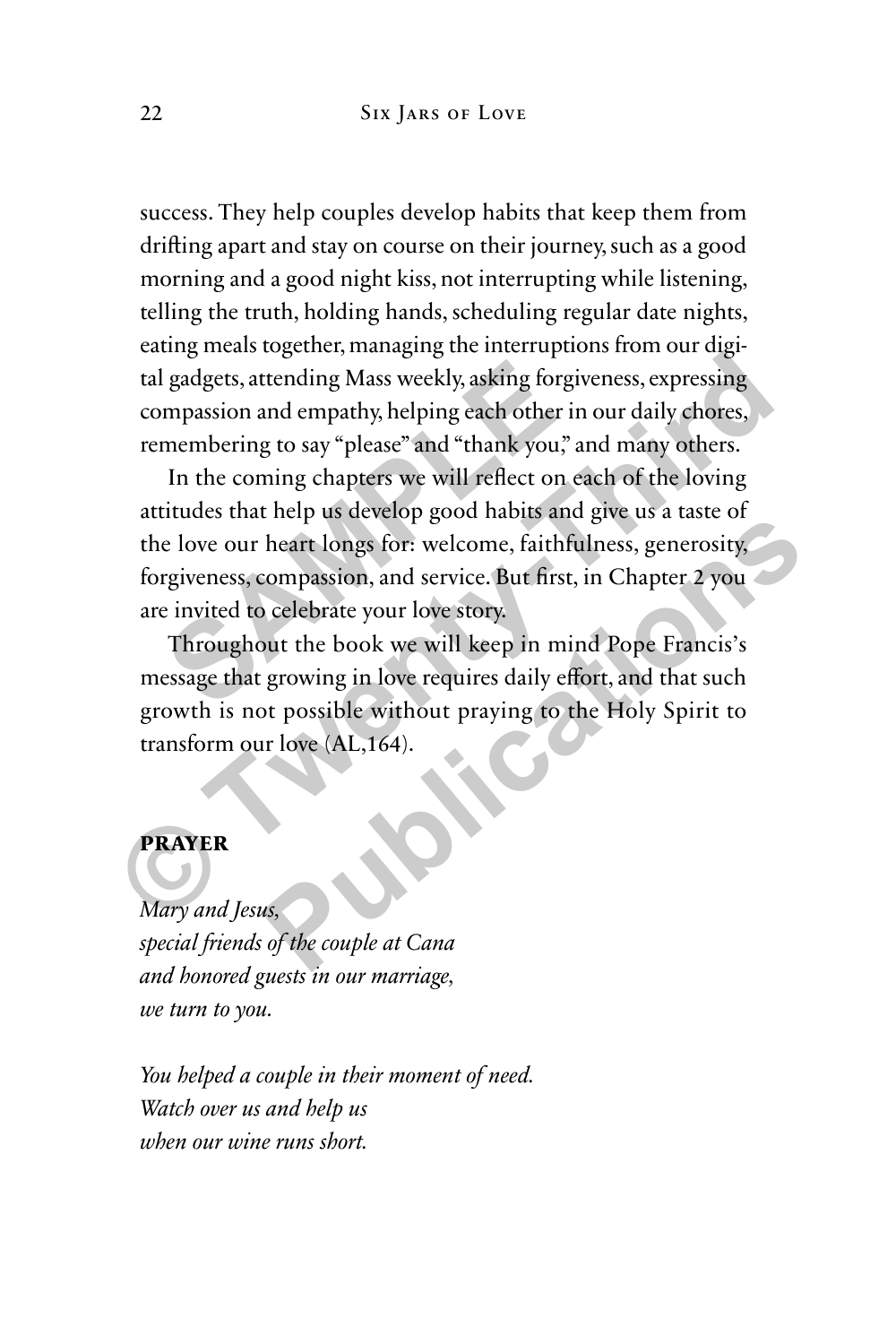*We yearn to fill our marriage with the good wine that God alone can give.*

*Help us change our attitudes and fill our life and our hearts with a love for each other that reflects imperfectly the immense love of the Father, the Son and the Holy Spirit. Amen.* Fith a love for each other that reflects imperfectly<br>be immense love of the Father, the Son and the Homen.<br>Cogether recite the Hail Mary, the Memorare, a<br>hese prayers can be found on pages 10–11).

Together recite the Hail Mary, the Memorare, and the Glory Be (these prayers can be found on pages 10–11).

#### **PERSONAL/COUPLE REFLECTION**

1. You and your spouse are like the couple at the wedding at Cana. How is your supply of wine holding up? Are your jars full or are you running short? with a love for each other that reflects imperfectly<br>the immense love of the Father, the Son and the Holy Spirit.<br>Amen.<br>Together recite the Hail Mary, the Memorare, and the Glory Be<br>(these prayers can be found on pages 10–

2. The authors identify six attitudes necessary for a healthy marriage: welcome, faithfulness, generosity, forgiveness, compassion, and service. Which of these do you think is a strength in your marriage, and which is in need of improvement? Example 10 Final Wary, the Wemorate, and the Glory Be<br> **Public 2008 Final Wary, the Wemorate, and the Glory Be**<br> **Public 2008 Final Wary, the Set of the Couple at the wedding at**<br>
by the syour spouse are like the couple at

- 3. When and how are you most aware of Mary and Jesus' presence in your life?
- 4. How do you pray? How are you most comfortable praying?